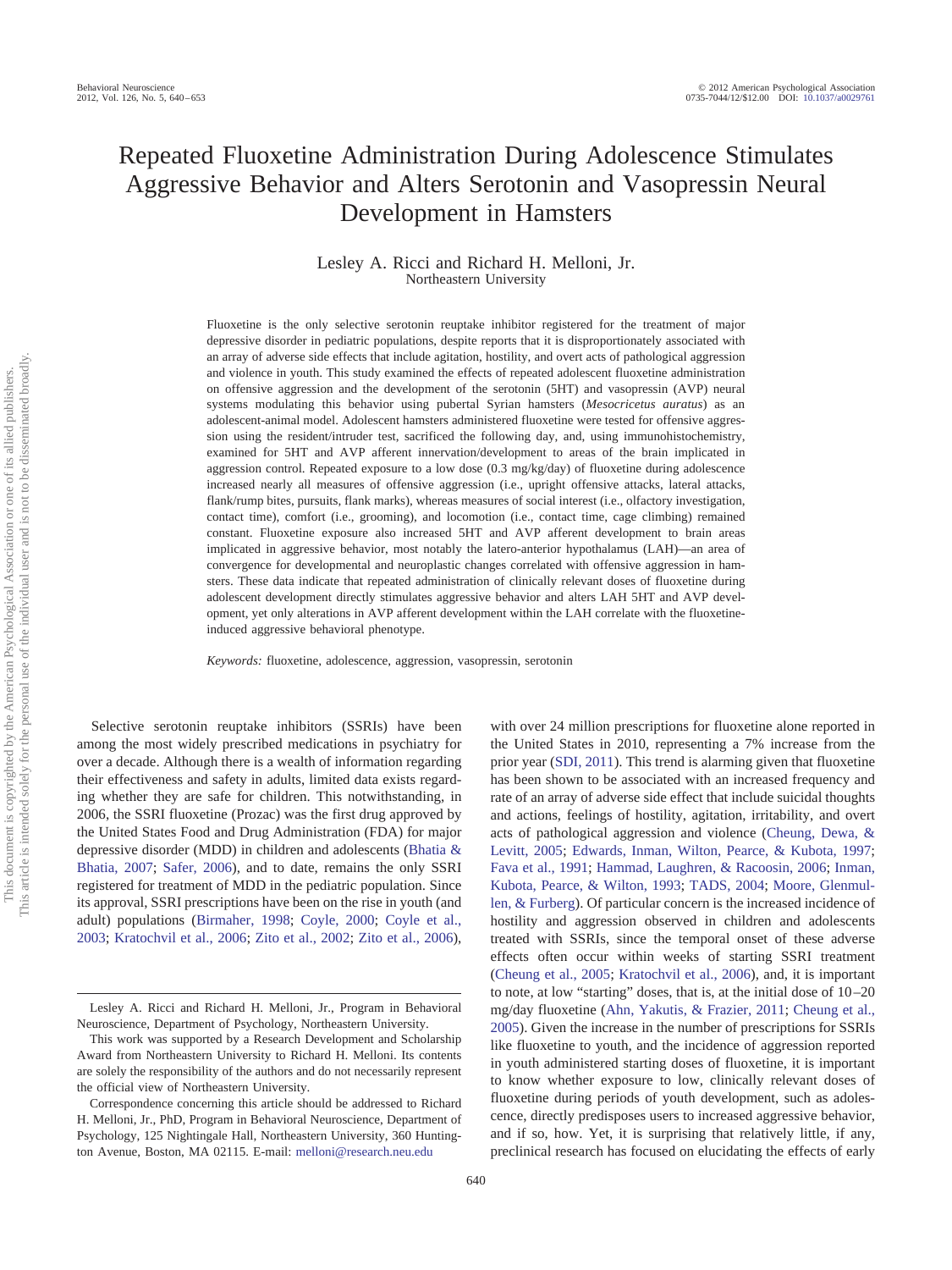fluoxetine exposure on aggressive behavior. In fact to date, it is unknown whether repeated, early fluoxetine administration has any effects on aggression and/or its underlying neurobiological correlates.

For over a decade, we have used pubertal male Syrian hamsters (*Mesocricetus auratus*) as an adolescent-animal model to investigate the effects of early drug exposure on the neurobiology of aggression (DeLeon, Grimes, Connor, & Melloni, 2002; Harrison, Connor, Nowak, & Melloni, 2000; Jackson et al., 2005; Knyshevski, Connor, Harrison, Ricci, & Melloni, 2005; Knyshevski, Ricci, McCann, & Melloni, 2005; Ricci, Connor, Morrison, & Melloni, 2007; Ricci, Grimes, & Melloni, 2004; see Melloni & Ricci, 2010 for a review). These studies identified the serotonin (5HT) and arginine vasopressin (AVP) neural systems in the anterior hypothalamus (AH) as points of convergence for developmental and neuroplastic changes that correlate with the aggressive phenotype. In hamsters, the AH exists at the center of a neural network of reciprocal connections between the bed nucleus of the stria terminals (BNST), lateral septum (LS), medial amygdala (MeA) and ventrolateral hypothalamus (VLH), which regulate offensive aggression (Delville, De Vries, & Ferris, 2000). The activity of the entire network is regulated (at least partially) by the development and activity of AH 5HT and AVP. In this instance, AH 5HT activity inhibits offensive aggression that is normally facilitated by AH AVP (Ferris et al., 1997; Ferris, Stolberg, & Delville, 1999). The source of 5HT afferents to the AH are neurons located in the raphe nucleus (Delville et al., 2000), whereas the source of afferents releasing AVP into the AH are magnocellular AVP neurons located within the medial supraoptic nucleus (mSON), as well as neurons located in a small cluster centered directly within the AH proper in the nucleus circularis (NC) (Ferris, Axelson, Martin, & Roberge, 1989; Ferris, Gold, De Vries, & Potegal, 1990; Mahoney, Koh, Irvin, & Ferris, 1990). Recently we have shown that adolescent hamsters stimulated to respond aggressively following exposure to several drugs of abuse display increases in AVP levels, afferent innervation, and/or release in a ventro-lateral subregion of the AH, designated the latero-anterior hypothalamus (LAH; DeLeon et al., 2002; Grimes & Melloni, 2005; Harrison, Connor, Nowak, Nash, & Melloni, 2000; Jackson et al., 2005; Ricci, Rasakham, Grimes, & Melloni, 2006). This increase in LAH-AVP activity was commensurate with significant deficits in 5HT innervation/activity when compared with nonaggressive, vehicle-treated controls, together suggesting that increased LAH AVP and decreased 5HT development underlie adolescent, drug-induced offensive aggression (DeLeon et al., 2002; Grimes & Melloni, 2005; Harrison, Connor, Nowak, Nash et al., 2000; Jackson et al., 2005; Ricci et al., 2006); a notion supported by behavioral pharmacology studies employing AVP receptor antagonists and 5HT receptor agonists (DeLeon et al., 2002; Grimes & Melloni, 2005, 2002; Harrison, Connor, Nowak, Nash et al., 2000; Jackson et al., 2005; Ricci et al., 2006). During adolescent development, increases in LAH AVP development correlate with the temporal onset of the aggressive phenotype in drug-treated animals, supporting the view that at times of increased LAH AVP, animals respond more aggressively than when levels of AVP are low (Grimes, Ricci, & Melloni, 2007). However, reductions in AH 5HT development were observed well before the appearance of the aggressive phenotype, suggesting that 5HT may not play as large a role in the modulation of aggression as AVP does (Grimes et al., 2007). Similarly, during withdrawal from adolescent drug exposure, reductions in LAH AVP innervation correlated with the return to the nonaggressive phenotype, whereas deficits in AH 5HT afferents existed throughout withdrawal, further implying that 5HT may not play as large a role in the modulation of aggression as AVP (Grimes & Melloni, 2006). Together, these data indicated that adolescent drug exposure had significant effects on the relationship between offensive aggression and LAH AVP, correlating alterations in LAH AVP with the aggressive phenotype. These data strengthened the idea that the interactions between adolescent drug exposure and LAH AVP might directly underlie drug-induced offensive aggression, while calling into question the role of AH 5HT and this response. It is possible that the increased incidence of hostility and aggression observed in youth administered SSRIs (e.g., fluoxetine) is also the result of alterations in AVP and/or 5HT neural development. To date, however, it is unknown whether adolescent fluoxetine exposure predisposes an animal to behave aggressively, and/or whether any behavioral effects of adolescent exposure correlate with an altered development of the AVP and/or 5HT neural systems.

In this study, we used pubertal hamsters as an adolescent model to examine the relationship between repeated early fluoxetine exposure, offensive aggression, and 5HT and AVP neural development. First, to investigate the hypothesis that repeated administration of clinically relevant doses of fluoxetine during adolescent development directly stimulated aggressive behavior in young animals, fluoxetine-treated hamsters were tested during late adolescence for offensive aggression using the resident/intruder test. Then, to investigate the hypothesis that increases in aggressive behavior in adolescent fluoxetine-treated animals would correlate with the altered development of neural systems implicated in aggression control, immunohistochemistry was utilized to visualize and quantify 5HT and AVP afferent fibers and varicosities within select brain regions in fluoxetine-treated hamsters.

# **Method**

### **Adolescent-animal model**

Adolescence in humans begins after puberty and ends near adulthood with sexual maturity, social awareness, and independence. A comparable "adolescent" period exists in pubertal male hamsters. Hamsters wean around postnatal Day 25 (P25), leave the nest (Dieterlen, 1959; Schoenfeld & Leonard, 1985), and interact with conspecifics to establish social relationships by P35 (Whitsett, 1975). Puberty occurs between P35 and P65, with a minimum breeding age of P42 (Festing; Miller, Whitsett, Vandenbergh, & Colby, 1977; Vomachka, Ruppert, Clemens, & Greenwald, 1981). During the adolescent period then, hamsters attain sexual maturity, social responsiveness, and independence. The adolescent hamster is also well-suited for studying the effects of developmental fluoxetine exposure on offensive aggression (i.e., the form of aggression critical for establishing adult social relationships (Floody & Pfaff, 1977) because this form of aggression develops during adolescence (Dieterlen, 1959; Schoenfeld & Leonard, 1985) and is well-characterized in this species (Drickamer & Vandenbergh, 1973; Floody & Pfaff, 1977; Lerwill & Makings, 1971; Pellis & Pellis, 1988a, 1988b).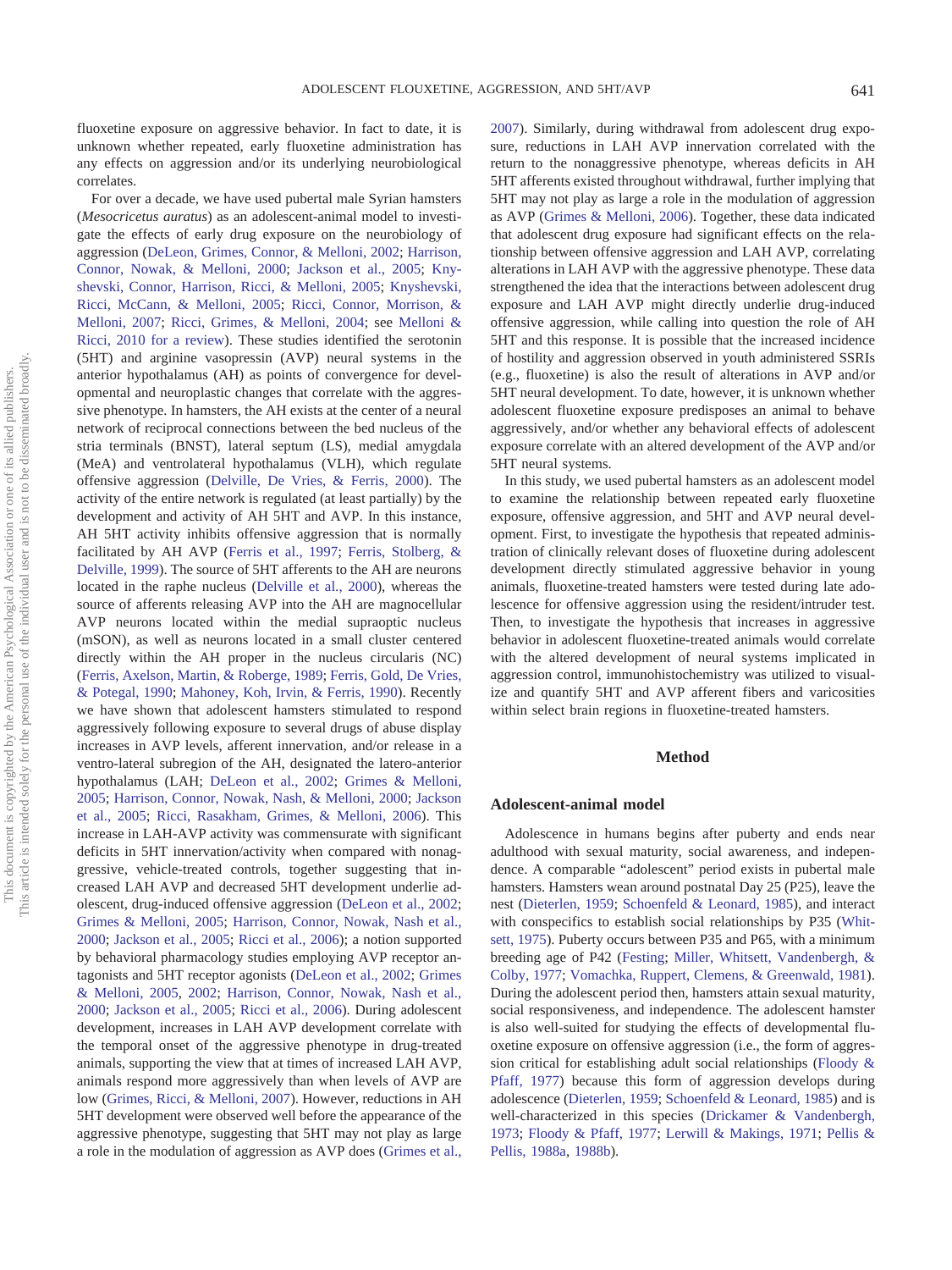For the experimental treatment paradigm, intact pubertal male hamsters (P21) were obtained from Charles River Laboratories (Wilmington, MA), individually housed in Plexiglas cages, and maintained at ambient room temperature on a reverse light:dark cycle of 14L:10D; lights on at 19:00. Food and water were provided ad libitum. For aggression testing, stimulus (intruder) males of equal size and weight to the experimental animals were obtained from Charles River one week prior to the behavioral test, grouphoused at five animals per cage in large polycarbonate cages, and maintained as above to acclimate to the animal facility. To control for behavioral differences between stimulus animals, one day prior to the aggression test on experimental animals, all intruders were evaluated and prescreened for inherently low aggression (i.e., disengage and evade) and submission (i.e., tail-up freeze, flee, and fly-away) by placing intruder pairs in a neutral arena for 10 sec as described in a number of our previous studies (Delville, Melloni, & Ferris, 1998; Ferris et al., 1997; Ricci et al., 2004; Ricci, Knyshevski, I., & Melloni, 2005). The few stimulus hamsters  $(\sim8\%)$  that displayed significantly low aggression or submissive postures were excluded from use in the behavioral assay. These animals were identified as individuals fleeing immediately to avoid interacting with a conspecific when tested in a neutral environment. Noninherently submissive animals initiated contact with conspecifics through olfactory investigations during the prescreening process. All experimental treatments and behavioral tests described below were administered during the first four hours of the dark cycle under dim-red illumination to control for circadian influences. All procedures were preapproved by the Northeastern University Institutional Animal Care and Use Committee (NU-IACUC).

### **Experimental Treatment**

In a series of four separate studies, adolescent (P27) hamsters received daily intraperitoneal injections of either fluoxetine or a saline vehicle for 30 consecutive days during early-to-late adolescence (P27–P56). On the first day (P27), animals were assigned to one of four groups ( $n = 10-25$  animals per group), each receiving one of three doses of fluoxetine (0.3 mg/kg, 0.7 mg/kg, 1.0 mg/kg) or saline as control. The treatment regimen was designed to approximate the dose and duration of fluoxetine administered to children and adolescents, representing an average initial "starting" dose (15 mg/day, i.e., 0.3 mg/kg/day), a moderate dose (35 mg/ day, i.e., 0.7 mg/kg/day), or a high dose (50 mg/day, i.e., 1.0 mg/kg/day), based on adolescent growth, development, and Tanner stage (Stang & Story, 2005; Tanner, 1962, 1969). The day following the last injection (P57), animals underwent behavioral testing.

### **Behavioral Testing**

**Offensive aggression.** In the first study, animals from fluoxetine  $(n = 10-20/\text{dose})$  and vehicle  $(n = 10)$  groups were tested for offensive aggression using the resident/intruder test, a wellcharacterized and ethologically valid model of offensive aggression in hamsters (Floody & Pfaff, 1977; Lerwill & Makings, 1971). Briefly, an intruder animal of similar size and weight was introduced into the home cage of the experimental animal (resident), and the resident was scored for: (a) general measures of offensive aggression (i.e., number of attacks and bites, latency to attack and bite toward intruders) as previously described in Harrison, Connor, Nowak, & Melloni, 2000, and (b) more specific and targeted aggressive responses, including upright offensive postures, lateral attacks, aggressive pursuits, and flank/rump bites as described by Grimes, Ricci, & Melloni, 2003, to provide a more detailed account of the aggressive encounter between drug-treated residents and intruders. An attack was scored each time the resident animal would pursue and then either: (a) lunge toward and/or (b) confine the intruder by upright and sideways threat; each generally followed by a direct attempt to bite the intruder's dorsal rump and/or flank target area(s). The latency to attack and bite was defined as the period of time between the beginning of the behavioral test and the first attack and bite of the residents toward an intruder. In the case of no attacks and/or bites, latencies were assigned the maximum time of the test duration (i.e., 600 s). Each aggression test lasted for 10 min and was videotaped and coded manually by two observers who were unaware of the hamsters' experimental treatments. Differences in scores for all behaviors measured were less than 5% between the two observers. No intruder was used for more than one behavioral test. In a second study, fluoxetine-  $(n = 10/\text{dose})$  and saline-  $(n = 10)$  treated animals were scored for odor-induced flank marking, that is, a measure of social communication that is part of the larger ethogram of offensive aggression in hamsters (Floody & Pfaff, 1977; Lerwill & Makings, 1971), as described in Ferris, Axelson, Shinto, and Albers, 1987 and Johnston, 1975. Briefly, experimental animals were placed into a cage recently disseminated with the scent of a conspecific and scored for flank marking over a 5-min test period. Flank marks were recorded each time the hamster arched its back and vigorously rubbed its flank gland against the side or wall of its cage while moving in a forward direction. Flankmarking behavior was videotaped and measured by two independent observers uninformed of the treatment conditions.

**Behavioral activation.** In a third study, fluoxetine-  $(n = 1)$ 10 $-20$ /dose) and saline- ( $n = 15$ ) treated animals were tested for an array of social, comfort, and motor behaviors to control for nonspecific activational effects of fluoxetine. Social interest was assessed by measuring physical contact time and social investigation. Contact time was defined as the period and duration of time during which the saline- or fluoxetine-treated resident initiated and maintained contact with the intruder, and social investigation was defined as the number of times the saline- or fluoxetine-treated resident would pursue and initiate an olfactory investigation of the intruder. Self-grooming was used as a measure of comfort behavior. For locomotion studies, a clean Plexiglas cage (22 cm  $\times$  28 cm open field) was subdivided into a four panel 11 cm  $\times$  14 cm grid and used to score open-field matrix crossings (i.e., line crosses) and escape attempts (i.e., wall climbing) of saline- and fluoxetinetreated hamsters.

# **Immunohistochemistry**

In a fourth study, aggressive, low-dose (0.3 mg/kg/day) fluoxetine-treated animals and nonaggressive, saline-treated controls  $(n = 12/\text{group})$  were housed overnight as above. The day following the behavioral test for aggression (P58), fluoxetine- and saline-treated hamsters were anesthetized with Ketamine/Xylazine (80 mg/12 mg) and transcardially perfused with a 21  $\degree$ C saline rinse, followed by a fixative solution of 4% paraformaldehyde.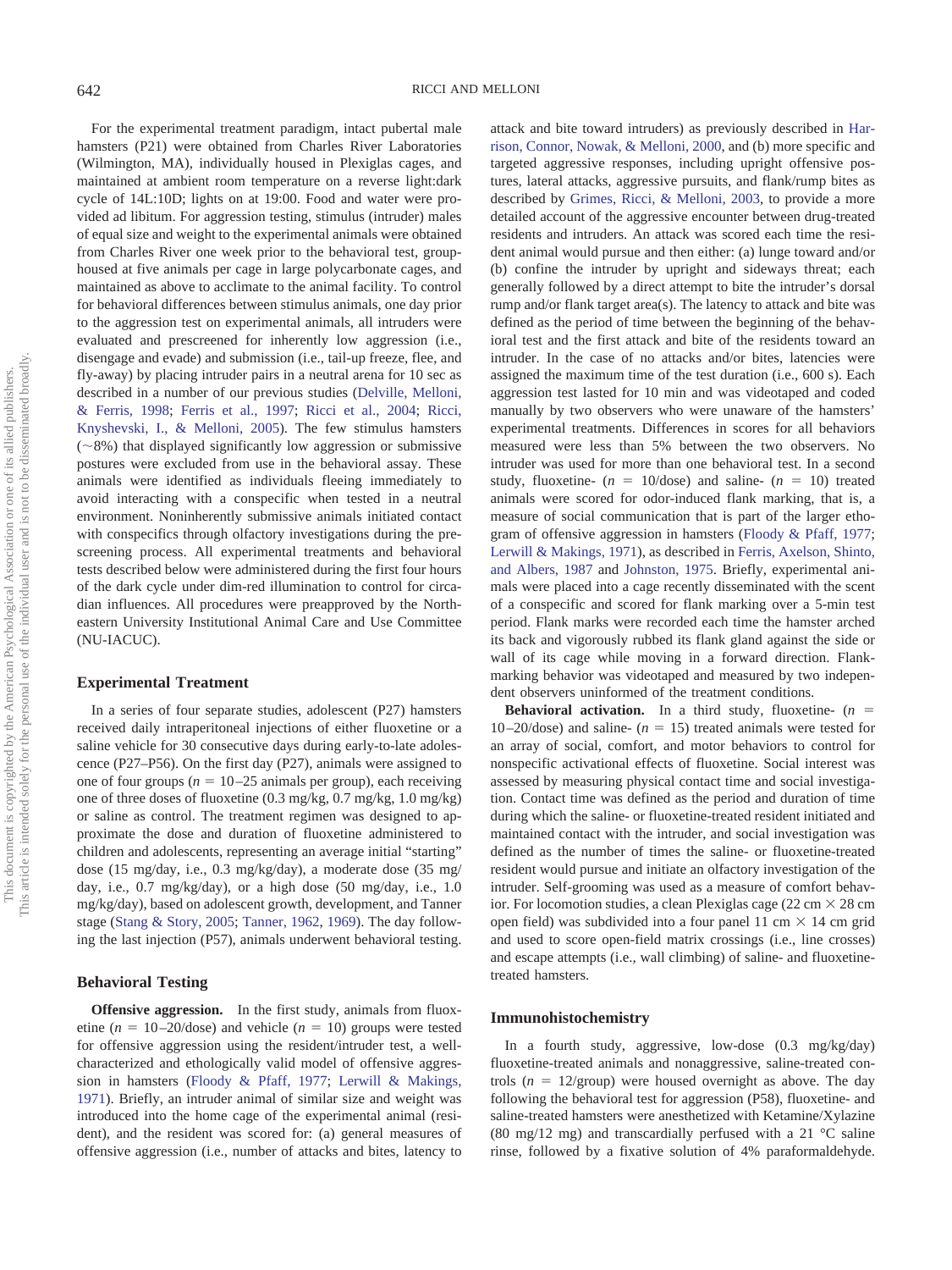Brains from animals were removed, postfixed for 90 min in the perfusion fixative, and cryoprotected in 30% sucrose-infused distilled water at 4° C overnight. Brains from fluoxetine and saline animals were then cut, using a freezing microtome, into two consecutive series of  $35$ - $\mu$ m coronal sections and used for 5HT or  $AVP(n = 6/group/ treatment)$  immunohistochemistry, as described previously (Grimes & Melloni, 2002; Grimes & Melloni, 2006; Grimes et al., 2007; Harrison, Connor, Nowak, Nash et al., 2000).

**5HT immunohistochemisty.** Free-floating sections from the brains of fluoxetine and saline animals were washed three times for 15 min  $(3 \times 15 \text{ min})$  in phosphate-buffered saline (PBS) with 0.6% Triton X (Tx), pretreated with 3%  $H_2O_2$  in distilled water for 10 min, rinsed thoroughly with 0.6% PBSTx, then incubated in an antibody buffer containing 20% normal goat serum with 0.6% Tx-100 (Sigma Chemical Co., St. Louis, MO). Sections were then incubated in primary antiserum (1:1,000) for 5HT antirabbit (Protos Biotech, New York, NY), prepared in an antibody buffer for 24 hrs at 37 $\degree$  C. After primary incubation, sections were rinsed 3  $\times$  15 min with 0.6% PBSTx, incubated for 90 min in biotinylated, secondary goat antirabbit Immunoglobulin G (IgG; Vector Laboratories, Burlingame, CA) in 0.6% PBSTx, then rinsed again 3  $\times$ 15 min with 0.6% PBSTx and incubated for 90 min in an avidinbiotin-complex (Vectastain ABC kit; Vector Laboratories, Burlingame, CA) in 0.6% PBSTx. The peroxidase reaction was revealed as above, and the sections were mounted on gel-coated slides, air-dried, dehydrated through a series of alcohols, cleared with xylene, and coverslipped with Cytoseal (Stephens Scientific, Kalamazoo, MI).

**AVP immunohistochemistry.** Free-floating sections from the brains of fluoxetine and saline animals were washed three times for 15 min  $(3 \times 15 \text{ min})$  in 0.1-M PBSTx, pretreated with 4.5%  $H<sub>2</sub>O<sub>2</sub>$  in distilled water for 10 minutes, rinsed thoroughly with 0.6% PBSTx, then treated with 1.5% sodium borohydride, and rinsed  $3 \times 15$ min in 0.6% PBSTx. Sections were incubated in antibody buffer containing 10% normal goat serum and 1% bovine serum albumin in 0.6% PBSTx for 90 min. Primary antibody (AVP, polyclonal, Chemicon; CA) was prepared in an antibody buffer diluted to a final concentration of 1:10,000, and incubation with free-floating sections was carried out overnight at 21<sup>°</sup> C on a rotation wheel. Sections were then rinsed  $3 \times 15$  min with 0.6% PBSTx, incubated for 90 min in biotinylated secondary goat antirabbit IgG (Vector Laboratories, Burlingame, CA.) in 0.6% PB-STx, then rinsed again  $3 \times 15$  minutes with 0.6% PBSTx and incubated for 90 min in an avidin-biotin-complex (Vectastain ABC kit; Vector Laboratories, Burlingame, CA.) in 0.6% PBSTx. The peroxidase reaction was revealed using  $0.5\%$  3,3'diaminobenzidine in distilled water as per manufacture's recommendations (DAB Kit, Vectastain; Vector Laboratories, Burlingame CA.). The sections were mounted on gel-coated slides, air-dried, dehydrated through a series of alcohols, cleared with xylene and coverslipped with Cytoseal (Stephens Scientific, Kalamazoo, MI).

## **Image Analysis**

For immunohistochemistry, the density of 5HT and AVP immunoreactive fibers and varicosities (5HT- and AVP- ir) was determined within specific brain areas using the BIOQUANT NOVA 5.5 (R&M Biometrics, Nashville, TN) computer-assisted

microscopic-image-analysis software package as previously described (Grimes & Melloni, 2002; Grimes, Ricci, & Melloni, 2006; Grimes et al., 2007). The areas analyzed were selected based on previous data implicating these regions as part of the neural circuit important for aggressive behavior (Delville et al., 2000; Ferris et al., 1997; Melloni & Ricci, 2010). These areas included the AH proper, the LAH, the LH, the BNST, the LS, the MeA and central amygdala (CeA), and the VLH. Slides from each animal were coded by an experimenter unaware of the experimental treatment and BIOQUANT NOVA 5.8 image-analysis software running on a Pentium III CSI open PC (R&M Biometrics, Nashville, TN.) was utilized to identify the brain regions of interest at low power (4X) using the dark field setting on a Nikon E600 microscope. At this magnification, a standard computer-generated box was drawn to fit within the particular region of interest (ROI). Then, each brain region was assigned a separate and distinct ROI parcel at under 20X magnification; 5HT-ir and AVP-ir labeling was then calibrated with the ROI as a particular wavelength using a standard RGB scale. Quantification of 5HT-ir and AVP-ir elements was performed manually by the experimenter using the BIOQUANT software. Three to six independent measurements were taken from several consecutive sections of each animal  $(n = 12)$  per treatment group. The number of 5HT-ir and AVP-ir elements was determined for each ROI and standardized per  $100 \times 100$  µm parcel for regional comparison purposes. The number of 5HT-ir and AVP-ir elements was then averaged for each brain region per hamster and used for statistical analysis.

# **Statistics**

Results from aggression tests were compared across dose conditions. Behavioral data were compared using ANOVA followed by Fischer's Protected Least Significant Difference post hoc (twotailed) tests. Immunohistochemical data from each area examined were analyzed between vehicle and fluoxetine groups using Student's *t* tests. Only animals that successfully completed the 10-min resident/intruder test period and fell within two standard deviations from the mean for all respective groups were included in the final behavioral data analyses. Similarly, only brains that were accurately prepared for immunohistochemistry were included in the neurobiological analysis. The  $\alpha$  level for all experiments was set at 0.05.

# **Results**

# **Behavioral Effects of Adolescent Fluoxetine Administration**

**Fluoxetine effects on offensive aggression.** Fluoxetine administration produced an overall effect on aggression intensity, that is, number of attacks,  $F_{(3,43)} = 5.88$ , and bites,  $F_{(3,43)} = 5.86$ ;  $p < .01$  each, with significant aggression-eliciting effects observed only at the low dose (i.e., 0.3 mg/kg) of fluoxetine (see Figure 1). At this dose, fluoxetine-treated animals directed significantly more attacks,  $t(17) = 3.17$  and bites,  $t(17) = 3.26$  onto intruders ( $p <$ .01 each) than did saline controls. Low (0.3 mg/kg) dose fluoxetine animals also directed significantly more attacks toward intruders than did moderate  $(0.7 \text{ mg/kg})$  dose,  $t(22) = 3.15$  or high  $(1.0 \text{ m})$ mg/kg) dose,  $t(22) = 3.94$  animals ( $p < .01$  each). Similarly,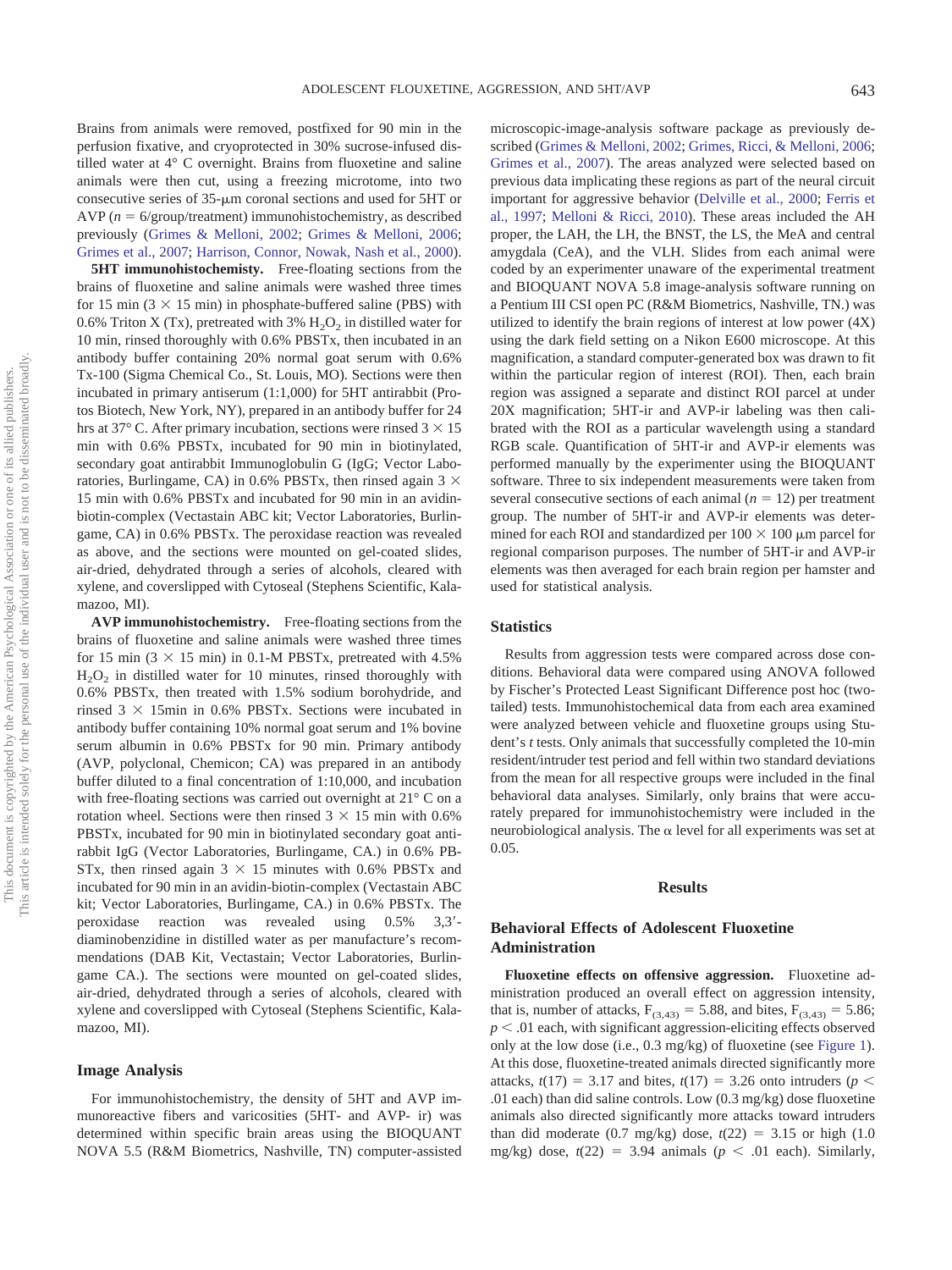

*Figure 1.* Effects of fluoxetine administration during adolescence on general measures of offensive aggression. Low-dose fluoxetine (0.3 mg/kg/day) exposure significantly increased the total number of attacks and bites of flouxetine-treated residents onto intruders compared with saline-treated control animals. Low-dose (0.3 mg/kg/ day) fluoxetine-treated residents also directed significantly more attacks and bites toward intruders than did animals administered moderate- (0.7 mg/kg/day) or high- (1.0 mg/kg/day) dose fluoxetine during adolescence. Low-dose fluoxetine (0.3 mg/kg/day) exposure also significantly decreased the latency to the first attack of flouxetine-treated residents onto intruders compared with saline-treated control animals, or animals administered moderate- (0.7 mg/kg/day) dose fluoxetine during adolescence. In contrast, fluoxetine administration during adolescence at any dose failed to significantly affect the fluoxetine-treated residents' latency to bite intruders. Bars denote *SEM*;  $^{*} p \le 0.05$ .  $^{**} p \le 0.01$ .

Low-dose fluoxetine animals directed significantly more bites onto intruders than moderate-,  $t(22) = 3.68$  or high-,  $t(22) = 3.53$  dose animals  $(p < .01$  each). Fluoxetine exposure also produced an overall effect on aggression initiation, that is, latency to first attack,  $F_{(3,43)} = 2.94$ ,  $p < .05$ , but not first bite,  $F_{(3,43)} = 1.11$ ,  $p > .05$  (see Figure 1). Here, animals treated with low- and moderate-dose fluoxetine were significantly quicker to attack than saline controls,  $t(17) = 2.56$  and  $t(21) = 3.36$ ,  $p < .05$  each.

Fluoxetine exposure produced an overall effect on targeted offensive responses, that is, number of upright offensive attacks,  $F_{(3,43)} = 2.85, p \lt .05$ , lateral attacks,  $F_{(3,43)} = 6.59, p \lt .001$ , flank/rump bites,  $F_{(3,43)} = 6.47$ ,  $p < .01$ , and aggressive pursuits,  $F_{(3,43)} = 6.64$ ,  $p < .001$ , again with the significant effects observed only at low doses (0.3 mg/kg) of fluoxetine (see Figure 2). Here, upright offensive attacks,  $t(17) = 2.10$ ,  $p < .05$ , lateral attacks,  $t(17) = 3.30, p < .01$ , flank/rump bites,  $t(17) = 3.46, p <$ .01, and aggressive pursuits,  $t(17) = 2.73$ ,  $p < .01$  were significantly increased compared with saline controls. Also, low-dose animals directed significantly more lateral attacks, flank/rump bites, and aggressive pursuits than did moderate-dose,  $t(22)$  = 3.57,  $t(22) = 3.55$ ,  $t(22) = 3.39$ , or high-dose,  $t(22) = 4.10$ ,  $t(22) = 3.96, t(22) = 4.32, \text{ animals } (p \lt .01 \text{ each}).$  Low-dose fluoxetine animals also directed significantly more upright offensive attacks than those administered high doses,  $t(22) = 2.67$ ,  $p <$ .05.

Fluoxetine exposure also produced an overall effect on odorinduced flank marking,  $F_{(3,48)} = 11.83$ ,  $p < .001$ , with a significant effect observed again only at low doses (0.3 mg/kg) of fluoxetine (see Figure 3). Here, animals directed signficantly more flank marks than saline controls,  $t(18) = 4.54$ ,  $p < .001$ . Low-dose fluoxetine animals also directed significantly more flank marks than did moderate-dose animals,  $t(18) = 3.44$ , or high-dose animals,  $t(17) = 3.45$  ( $p < .01$  each). Similarly low-dose fluoxetine enhanced the initiation of flank marking, as fluoxetine animals were quicker to flank mark than saline controls,  $t(18) = 2.42$ ,  $p < .05$  (see Figure 3).

**Fluoxetine effects on behavioral activation.** Fluoxetine exposure at all doses produced no significant activational effects on any measure of social, comfort, or motor behavior, that is, contact time,  $F_{(3,46)} = 0.71$ ; olfactory investigation,  $F_{(3,32)} = 0.56$ ; grooming,  $F_{(3,32)} = 0.63$ ; line crosses,  $F_{(3,28)} = 0.48$ ; or wall climbing,  $F_{(3,28)} = 0.57$  (see Table 1).

**Physiological effects of adolescent fluoxetine administration.** Given the significant effects of repeated, low-dose  $(0.3 \text{ mg/kg})$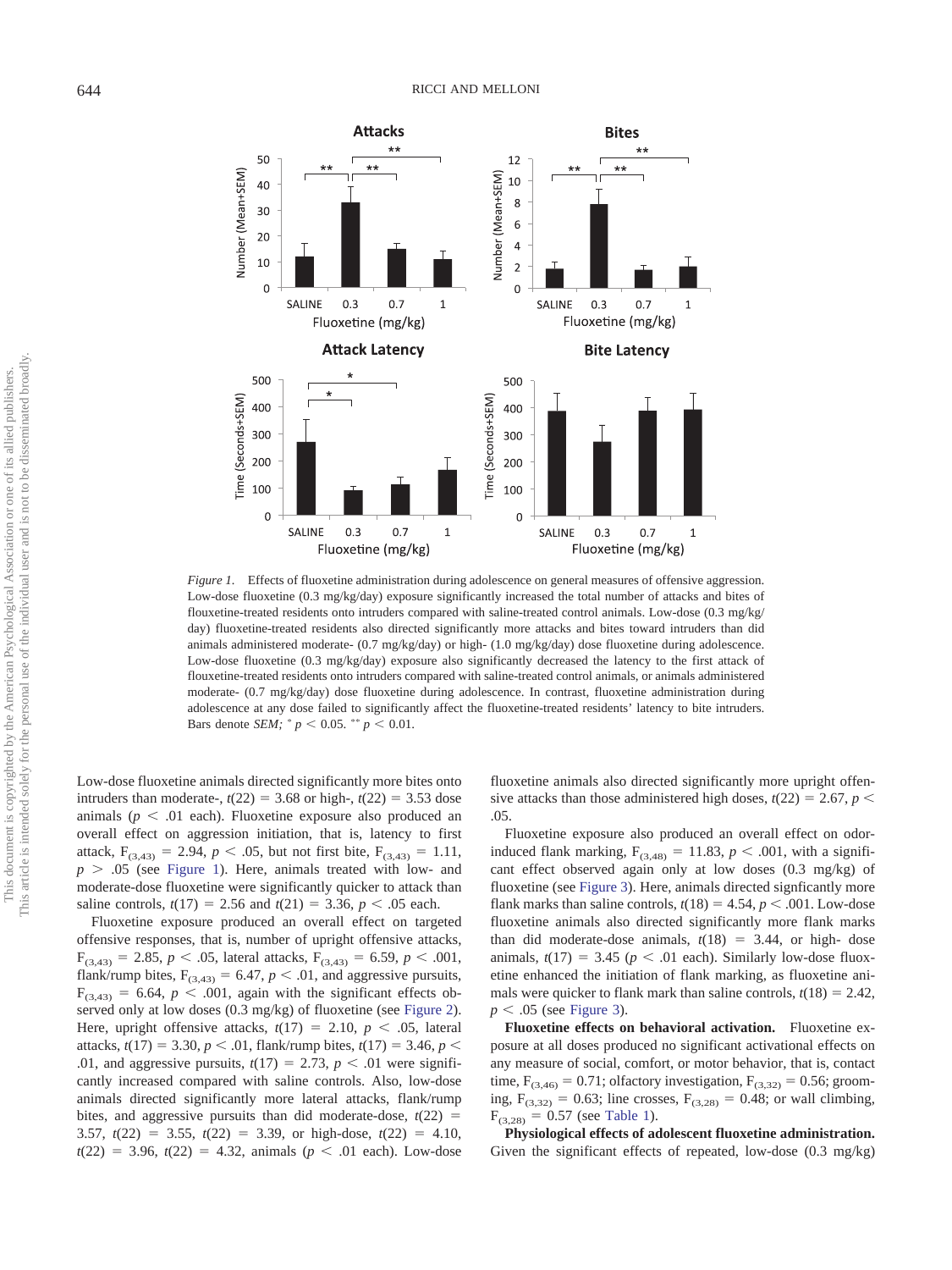

*Figure 2.* Effects of fluoxetine administration during adolescence on targeted measures of offensive aggression. Low-dose fluoxetine (0.3 mg/kg/day) exposure significantly increased the total number of upright offensive and lateral attacks, flank/rump bites, and aggressivre pursuits of flouxetine-treated residents onto intruders, compared with saline-treated control animals. Low-dose (0.3 mg/kg/day) fluoxetine-treated residents also directed significantly more upright offensive attacks toward intruders than did animals administered high-  $(1.0$ mg/kg/day) dose fluoxetine during adolescence, and directed significantly more lateral attacks onto intruders than did animals administered either moderate- (0.7 mg/kg/day) or high- (1.0 mg/kg/day) dose fluoxetine during adolescence. Low-dose (0.3 mg/kg/day) fluoxetine-treated residents also directed significantly more flank/rump bites and aggressive pursuits toward intruders than did animals administered moderate- (0.7 mg/kg/day) or high- (1.0 mg/kg/day) dose fluoxetine during adolescence. Bars denote *SEM*;  $p < 0.05$ .  $\pi p < 0.01$ .

flouxetine administration on nearly all measures of offensive aggression, this dose was selected for studies examining fluoxetine effects on 5HT/AVP neural development and body weight.

**Fluoxetine effects on the 5HT/AVP neural systems.** Aggressive, fluoxetine-treated animals displayed alterations in the density of 5HT- and AVP-containing afferent fibers and varicosities in brain regions implicated in aggression control (see Figure 4). For 5HT, as we have described previously (Grimes & Melloni, 2002; Grimes & Melloni, 2006; Grimes et al., 2007), in nonaggressive, saline-treated hamsters, a high density of 5HT-containing afferent fibers and varicosities were found in the LAH, BNST, CeA, LS, MeA, and VLH (Figure 4 inset depicts the LAH). By comparison, aggressive, fluoxetine-treated hamsters showed significant increases in the density of 5HT-ir afferent fibers and varicosities within the LAH,  $t(10) = 3.01$ ; BNST,  $t(10) = 2.81$ ; LS,  $t(10) = 2.32$ ; MeA,  $t(10) = 2.99$ ; and VLH,  $t(10) = 3.34$  ( $p <$ .01 each), but not the CeA,  $t(10) = 0.61$ ,  $p > .05$ . For AVP, as we observed previously (Jackson et al., 2005), nonaggressive, salinetreated animals possessed a high density of AVP-ir in neurons in the mSON and within afferents from these neurons projecting into the LAH (Melloni & Ricci, 2010), whereas a less dense pattern of AVP-ir was observed in neurons in the NC and afferents projecting into the AH proper (Figure 4 inset). Likewise, in nonaggressive, saline-treated control animals a moderate density of AVP-ir was observed in neurons in the lSON and within afferents projecting laterally into the LH. By comparison, aggressive, flouxetinetreated hamsters showed a significant increase in the density of AVP-ir afferent fibers than did nonaggressive, saline controls, but only within a precise (and important) subregion of the hypothalamus. Specifically, flouxetine-treated hamsters possesed a significant increase in the density of AVP-ir afferent fibers within the LAH brain region,  $t(10) = 2.24$ ,  $p < .05$ . No significant differences were observed in the density of AVP-ir afferents within the AH proper,  $t(10) = 0.04$ ,  $p = .965$ , nor the LH,  $t(10) = 0.18$ ,  $p =$ .856 in aggressive, flouxetine-treated hamsters, compared with nonaggressive, saline controls.

**Fluoxetine effects on body weight.** The repeated administration of low doses of (0.3 mg/kg) fluoxetine during adolescent development had no significant overall effects on body weight gain over the treatment period, compared with saline-treated (control) littermates (see Figure 5). On the first day of treatment, at P27, initial body weights were not significantly different  $(\pm$  *SEM*) between fluoxetine- (63.15  $\pm$  4.1 g) and vehicle- (64.08  $\pm$  4.9 g) treated hamsters. Following 28 days of treatment with fluoxetine,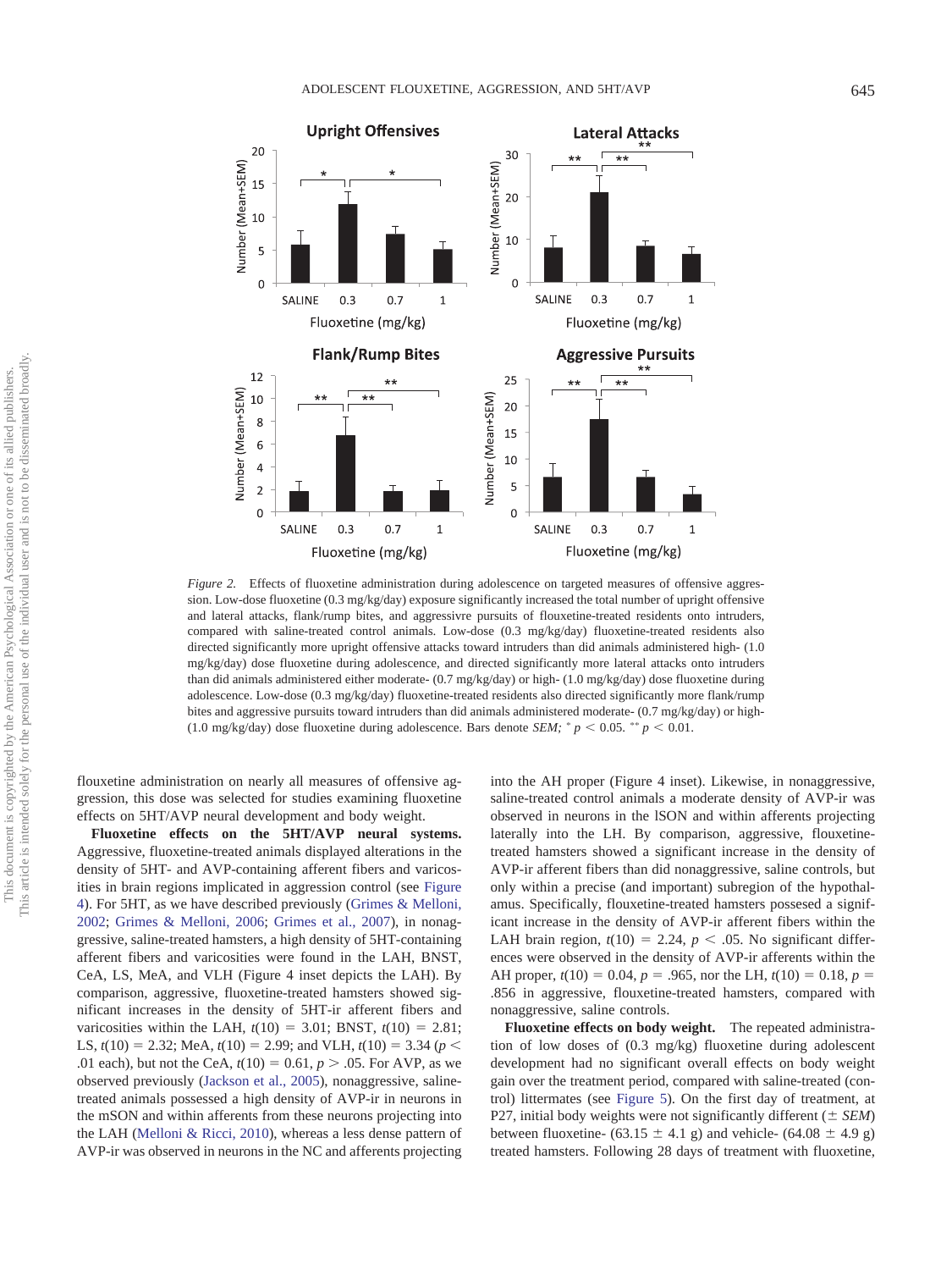

*Figure 3.* Effects of fluoxetine administration during adolescence on communicative measures of offensive aggression. Low-dose fluoxetine (0.3 mg/kg/day) exposure significantly increased the total number of flank marks displayed by flouxetine-treated residents compared to saline-treated control animals. Low dose (0.3 mg/kg/day) fluoxetine-treated residents also displayed significantly more flank marks than did animals administered moderate- (0.7 mg/kg/day) or high- (1.0 mg/kg/day) dose fluoxetine during adolescence. Low-dose fluoxetine (0.3 mg/kg/day) exposure also significantly decreased the latency to the first flank mark of flouxetinetreated residents compared to saline-treated control animals, Bars denote *SEM*;  $p < 0.05$ .  $p \le 0.01$ .

animals showed a significant increase in body weight (116.54  $\pm$ 7.7 g), as did the vehicle-treated control group (122.09  $\pm$  10.5 g). However, there was no significant difference in total body weight gain observed between vehicle- (58.01  $\pm$  5.6 g) and fluoxetine- $(53.39 \pm 3.7 \text{ g})$  treatment groups,  $t(18) = 0.18$ ,  $p > .05$ .

### **Discussion**

The SSRIs are among the most widely prescribed medications for the treatment of MDD in youth, despite reports they are associated with an increased incidence of a number of serious adverse side effects, including suicidality, aggression, and violence, as well as worsening depression and anxiety in this population (Ahn et al., 2011; Cheung et al., 2005; Hammad et al., 2006; Kratochvil et al., 2006; TADS, 2004). Recently, a number of preclinical studies have emerged examining the effects of developmental fluoxetine exposure on a series of behaviors ranging from anxiety, fear, and behavioral despair to stress-induced behavioral reactivity and sexual motivation. For instance, adolescent mice and rats repeatedly administered fluoxetine at doses approx-

imating those administered clinically to youth show increased anxiety-like behavior (Iñiguez, Warren, & Bolanos-Guzman, 2010; Oh, Zupan, Gross, & Toth, 2009), decreased- (Iñiguez et al.) or increased- (Bhansali, Dunning, Singer, David, & Schmauss, 2007) behavioral despair, and disrupted normal sexual behavioral responses (Iñiguez et al.), but other studies have shown no changes in performance on behavioral assays of fear, anxiety, and/or stress (Burghardt, Sullivan, McEwen, Gorman, & LeDoux, 2004; LaRoche & Morgan, 2007; Norcross et al., 2008). Interestingly, many of the differences reported in anxiety-like behavior disappear when animals are tested following a fluoxetine washout period (Oh et al., 2009), suggesting that the adverse effects of developmental fluoxetine exposure may be transient. In contrast, fluoxetine exposure during earlier developmental periods, for example, during the neonatal period or early in the postnatal period, increased anxietyand depression- like behaviors that lasted into adulthood in rodents (Ansorge, Morelli, & Gingrich, 2008; Ansorge, Zhou, Lira, Hen, & Gingrich, 2004; Maciag et al., 2006; Popa, Lena, Alexandre, & Adrien, 2008), indicating that fluoxetine exposure at early stages

Table 1

*Effects of Fluoxetine Administration During Adolescence on General Measures of Behavioral Activation (*n - *9 –16/group)*

| Behavior                       | Treatment Regimen (mg/kg) |                |                |                 |
|--------------------------------|---------------------------|----------------|----------------|-----------------|
|                                | Saline                    | 0.3 Fluoxetine | 0.7 Fluoxetine | 1.0 Fluoxetine  |
| Social behavior $(\pm SD)$     |                           |                |                |                 |
| Contact time (s)               | $335.7 \pm 81$            | $358 \pm 66.7$ | $315 \pm 76.6$ | $323 \pm 81.4$  |
| Olfactory investigation        | $9.6 \pm 4.3$             | $10.8 \pm 3.9$ | $9.4 \pm 4.2$  | $9.7 \pm 3.2$   |
| Comfort behavior $(\pm SD)$    |                           |                |                |                 |
| Self grooming                  | $2.7 \pm 1.4$             | $2.3 \pm 1.1$  | $2.6 \pm 0.6$  | $2.5 \pm 1.2$   |
| Locomotion behavior $(\pm SD)$ |                           |                |                |                 |
| Line crosses                   | $31.4 \pm 8.9$            | $35.7 \pm 9.4$ | $37.3 \pm 9.9$ | $30.6 \pm 10.8$ |
| Wall climbing                  | $5.4 \pm 3.2$             | $4.3 \pm 2.6$  | $4.9 \pm 4.1$  | $5.1 \pm 3.6$   |

*Note.* Fluoxetine administration during adolescence at any dose failed to significantly affect measures of social (i.e., contact time and olfactory investigation), comfort (i.e, grooming), or motor (i.e., line crosses and wall climbing) behaviors.  $n = 10-20$ /group.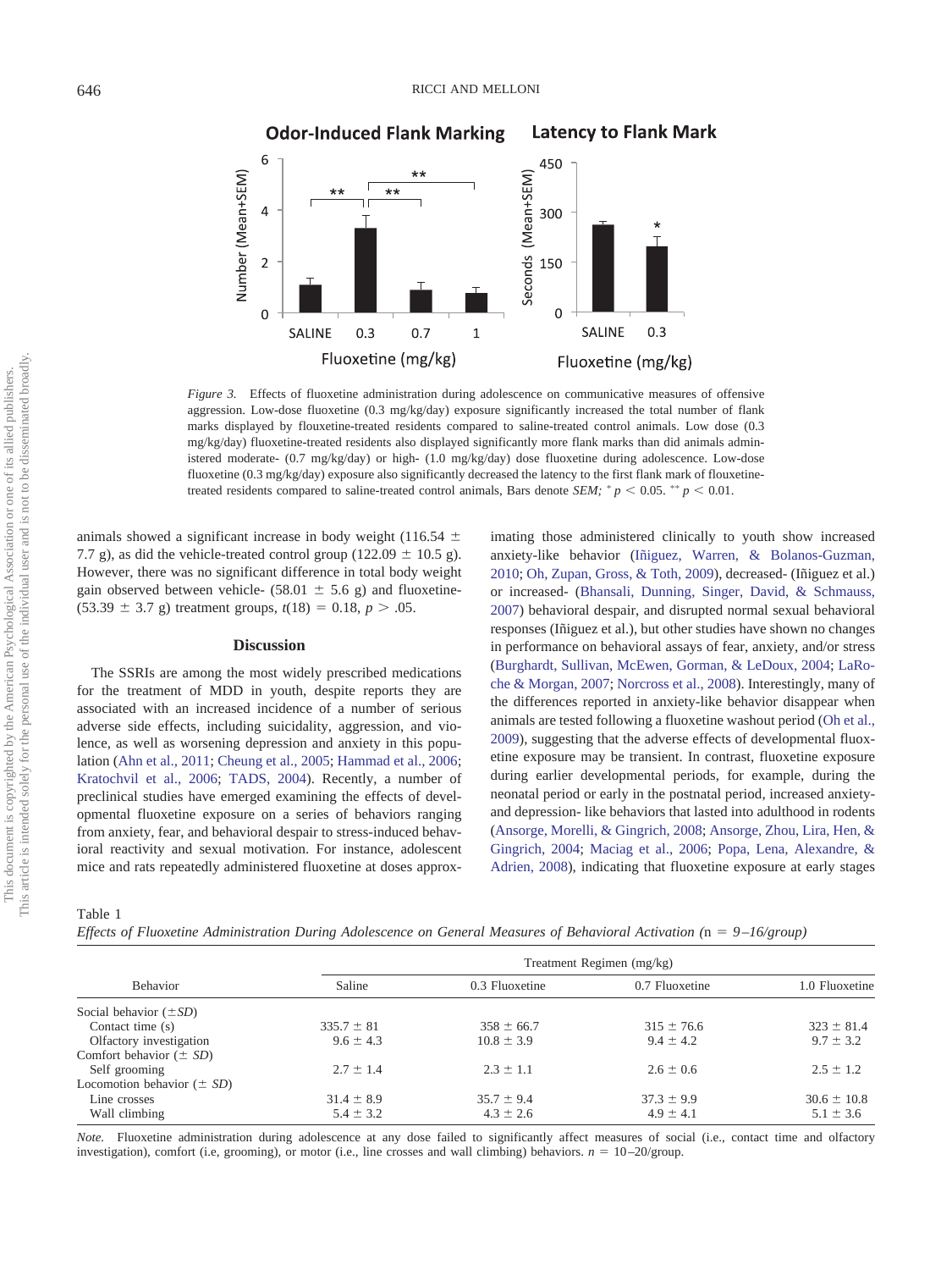



*Figure 4.* Effects of low-dose (0.3 mg/kg) fluoxetine administration during adolescence on 5HT and AVP neural development in brain areas implicated in aggression control. Fluoxetine exposure significantly increased the total number of 5HT and AVP afferent fibers compared with saline-treated control animals. Fluoxetinetreated animals possessed significantly more 5HT afferent fibers (as depicted in the inset— 40X magnification) in the latero-anterior hypothalamus (LAH), bed nucleus of the stria terminals (BNST), lateral septum (LS), medial amygdala (MeA), and ventrolateral hypothalamus (VLH) than did their saline-treated counterparts. Fluoxetine-treated animals also displayed significantly more AVP afferent fibers in select regions of the hypothalamus (as depicted in the inset—10X magnification). Specifically, animals administered fluoxetine during adolescent development possessed significantly more AVP afferent fibers in the LAH subdivision of the AH. No significant differences in afferent fibers were observed in the anterior hypothalamus proper (AH) nor the lateral hypothalamus (LH) between fluoxetine- and saline- treatment groups. Bars denote S.E.M.  $\degree p$  < 0.05.  $p < 0.01$ . ISON = lateral supraoptic nucleus. mSON = medial supraoptic nucleus. NC = nucleus circularis,  $\rm{oc} =$  optic chiasm.

LH

LAH

AH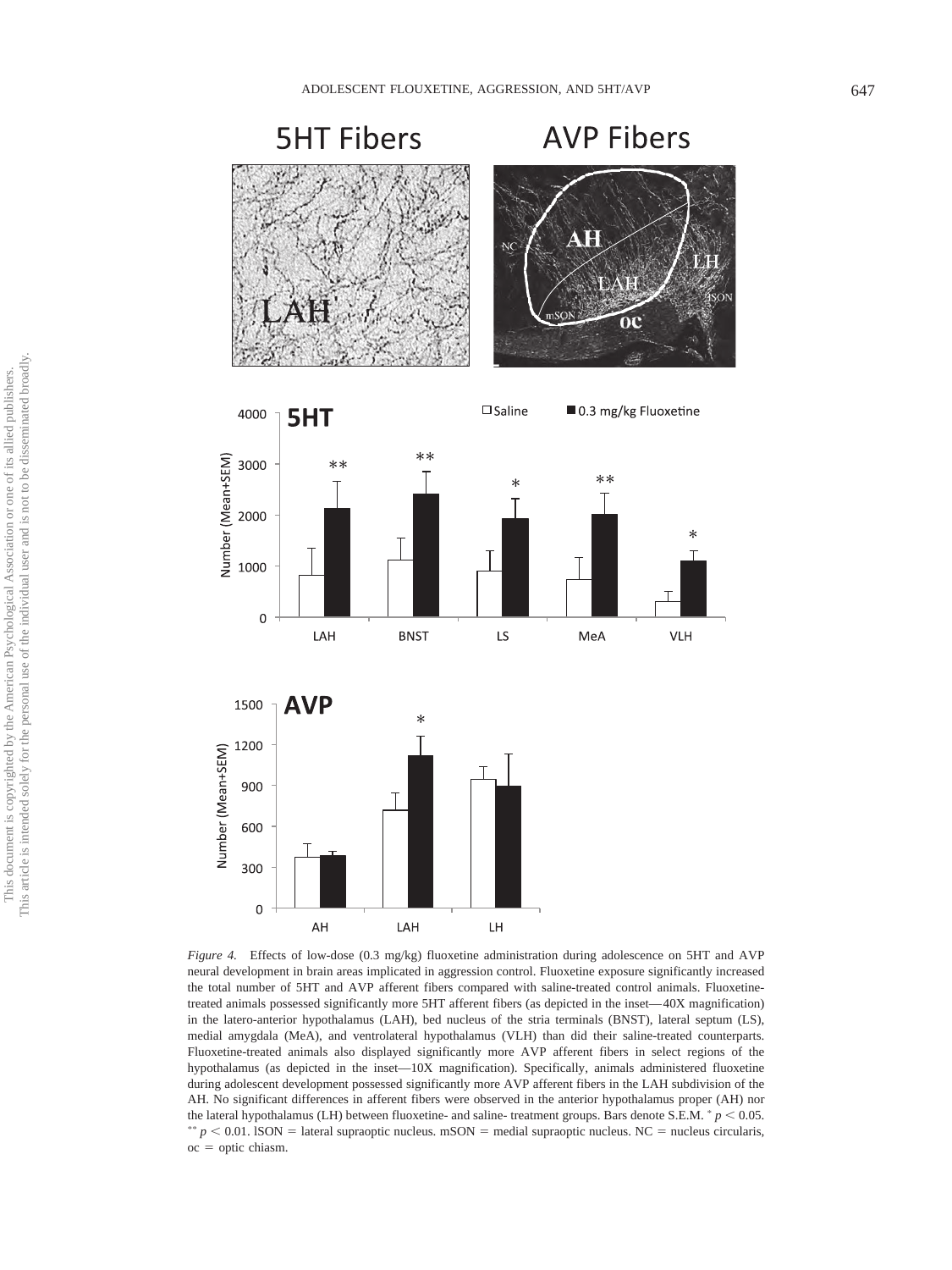- 0.3 mg/kg Fluoxetine  $-$  Saline 140 130 120 Grams (Mean+SEM) 110 100 90 80 70 60 50  $\mathbf{1}$  $\overline{\mathbf{3}}$ 5  $\overline{7}$  $\overline{9}$ 11 13 15 17 19 21 23 25 27 29

*Figure 5.* Effects of low-dose (0.3 mg/kg) fluoxetine administration during adolescence on body weight. Fluoxetine administration failed to significantly affect the total amount of weight gained over the adolescent treatment period. Bars denote *SEM*.

of development may produce lasting behavioral abnormalites, and thus present lifelong challenges to the individual. These findings indicate that when administered during development, fluoxetine can both increase and decrease anxiety- and depression-like reponses, exhibiting dose, treatment regimen, and strain-specific effects. It is interesting that, given the association of fluoxetine with pathological aggression and violence in youth, it is surprising that of all these studies investigating a link between fluoxetine and its adverse side effects in developing animal models, none have examined the effects of repeated developmental fluoxetine administration on aggressive behavior.

A number of preclinical studies have, however, examined the influence of acute fluoxetine exposure on aggression, showing that acute fluoxetine administration suppresses aggressive behavior in adult mice (Pinna, 2010; Pinna, Costa, & Guidotti, 2005), rats (Homberg, Schiepers, Schoffelmeer, Cuppen, & Vanderschuren, 2007), and fish (Lynn, Egar, Walker, Sperry, & Ramenofsky, 2007). Similarly, in adult hamsters, acute fluoxetine administration inhibits high levels of aggression normally expressed in adult animals repeatedly exposed to smaller conspecifics (i.e., trained fighters; Ferris et al., 1997) and those administered testosterone (Delville, Mansour, & Ferris, 1996). Similarly, across several adolescent hamster models, acute fluoxetine suppresses aggression displayed in animals repeatedly exposed to drugs of abuse, namely anabolic steroids (Grimes & Melloni, 2002) or cocaine (DeLeon et al., 2002). In contrast, other acute studies have shown that fluoxetine facilitates aggression in both adult and developmental animals. For instance, in Gulf toadfish (*Opsanus beta*), acute fluoxetine increased the number of aggressive acts made by dominant individuals onto subordinates (McDonald, Gonzalez, & Sloman, 2011), but in hamsters, the acute administration of fluoxetine produced differential responses in dose-dependent adolescent and adult males (Taravosh-Lahn, Bastida, & Delville, 2006). In this latter study, acute fluoxetine, at all doses, inhibited agonistic behavior in adult hamsters, whereas in adolescent hamsters, higher doses (i.e., 20 mg/kg) reduced offensive responses and lower doses (i.e., 10 mg/kg) enhanced them. Although these acute studies provide important information, they are limited in scope to the immediate pharmacologic effect (i.e., transiently increased 5HT neural signaling) of high-dose ( $> 10$  mg/kg) fluoxetine on aggressive behavior. Given that a repeated, substantially lower dose treatment schedule of fluoxetine (0.3–1.0 mg/kg/day) is the norm clinically, and that such a regimen typically has delayed behavioral effects, a more clinically applicable experimental strategy would be to examine the effects of repeated, lower dose fluoxetine administration on aggressive behavior following a substantial period of exposure. Unfortunately, few studies have adopted such a strategy, and none to date have examined the effect of repeated fluoxetine administration on aggressive behavior in developing animal models.

In the current study, adolescent hamsters who were repeatedly administered a low dose of fluoxetine (i.e., 0.3 mg/kg/day) for 28 days, displayed a highly escalated aggressive phenotype. It is interesting to note, this level of aggression met or exceeded that of trained fighters (Ferris et al., 1997; Schwartzer, Ricci, & Melloni, 2012), suggesting that aggression may be maximized in adolescent animals administered fluoxetine. Importantly, fluoxetine-treated adolescents targeted their offensive responses, that is, a hallmark feature of mature, adult aggressive behavior (Taravosh-Lahn & Delville, 2004). Yet, here, adolescent hamsters were tested for aggression in the absence of prior social experience, therefore, fluoxetine exposure alone was sufficient to generate adolescent animals with a mature, highly escalated offensive aggressive phenotype. This finding was similar to that observed in adolescent hamsters, where a single exposure to fluoxetine precipitated the maturation of attack targets by residents (Taravosh-Lahn et al., 2006). These data differ however, in that adolescent animals in this acute-exposure study were administered a significantly higher dose of fluoxetine (i.e., 10 mg/kg), and tested for offensive responses during peak exposure times (i.e., 2 hr following administration). Therefore, circulating levels of the drug and its corresponding pharmacological influences were likely to be high, as fluoxetine has a half-life of approximately 8 –15 hr (including its metabolites) in rodents (Raap & Van De Kar, 1999). In the current study, adolescent hamsters repeatedly exposed to low, clinically relevant doses of fluoxetine were tested for aggression  $> 24$  hr following the final administration, a time frame at which no significant pharmacologic effects on aggression have been observed (Carrillo, Ricci, Coppersmith, & Melloni, 2009), essentially negating any pharmacologic influence of circulating levels of fluoxetine and/or its metabolites on aggression. It is possible that exposure to low doses of fluoxetine for a repeated time period during adolescent development stimulates aggression not by a direct pharmacological effect on 5HT reuptake, but rather by slowly altering the activity and/or development of neural circuits that control aggressive behavior. This possibility would support clinical data that associate a repeated low-dose administration of a fluoxetine regimen with an increased incidence of hostility and aggression in children and adolescents (Ahn et al., 2011; Cheung et al., 2005; Kratochvil et al., 2006).

In hamsters, the AH lies at the center of a network of reciprocal connections, regulates offensive aggression (Delville et al., 2000), and the activity of this entire network is modulated by the development/activity of the 5HT and AVP neural systems (Ferris et al., 1997; Ferris et al., 1999). Using several adolescent-animal models, we found that adolescent exposure to a number of drugs of abuse, facilitates a highly escalated aggressive phenotype, which is correlated with marked alterations in 5HT development/activity

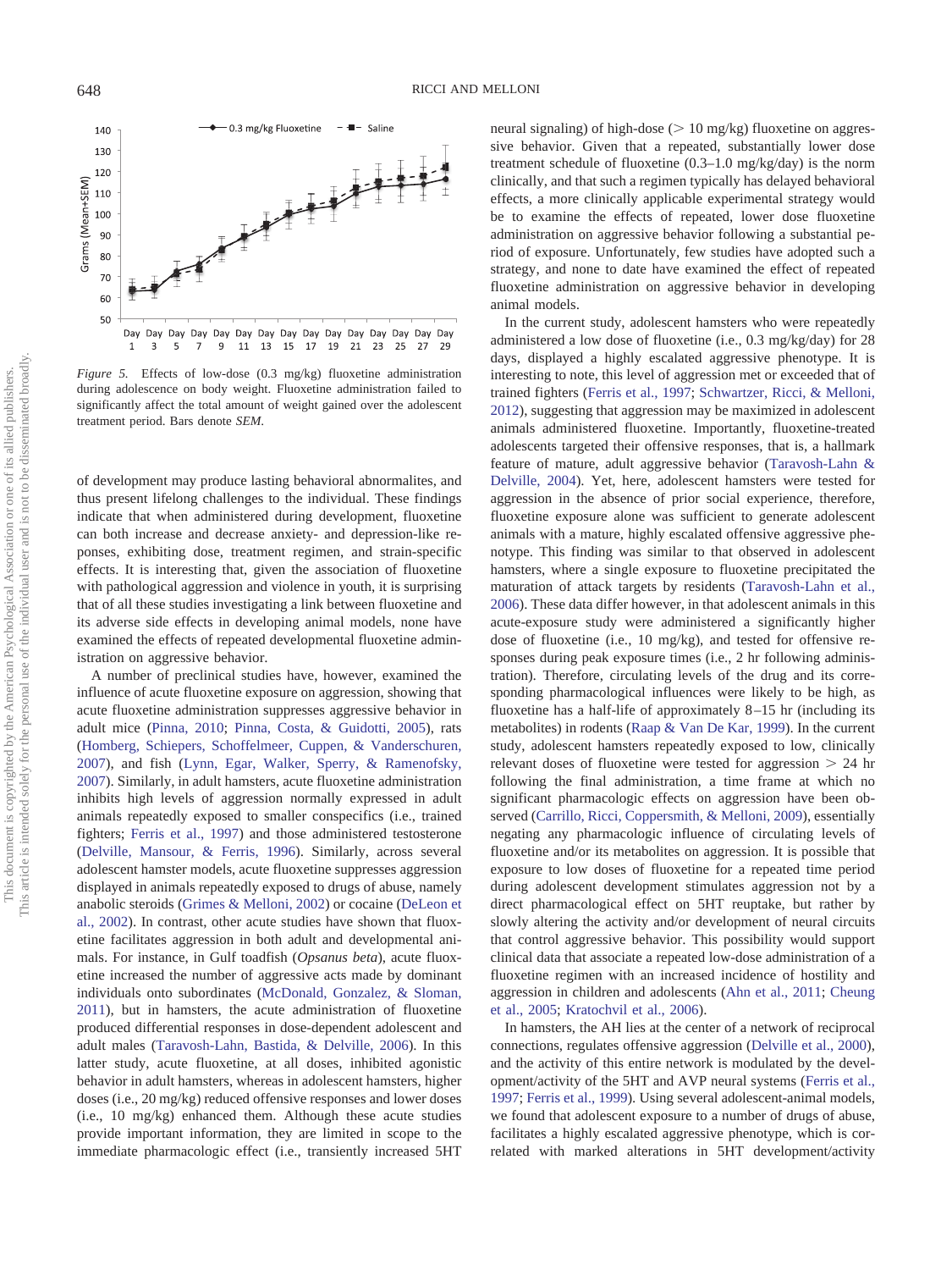within this neural network (DeLeon et al., 2002; Grimes & Melloni, 2002; Grimes et al., 2007; Harrison, Connor, Nowak, Nash et al., 2000; Jackson et al., 2005). For instance, adolescent hamsters administered low (but not moderate or high) doses of cocaine expressed a highly escalated aggressive phenotype that was modulated by AH 5HT activity (DeLeon et al., 2002; Harrison, Connor, Nowak, & Melloni, 2000; Knyshevski, Ricci et al., 2005; Ricci et al., 2007; Ricci et al., 2004). Behavioral data from these studies reveal a strikingly similar response to adolescent animals administered fluoxetine in the current study, suggesting a similar neurobehavioral and/or neurodevelopmental mechanism of action. From a neurobiological standpoint, brains of cocaine-treated hamsters had fewer 5HT afferents within the AH, as well as the VLH, MeA and CeA (DeLeon et al., 2002), indicating that cocaine suppressed the development of the aggression-suppressing 5HT system. Given that cocaine and fluoxetine share similar pharmacologic properties (i.e., both have high affinity for 5HT transporters), and that adolescent animals exposed to low doses of the two drugs express similar, highly aggressive behavioral profiles, we hypothesized that adolescent exposure to fluoxetine would also inhibit 5HT neural development within one or more of the brain sites important for aggression control in hamsters, facilitating the generation of the highly aggressive phenotype. Contrary to this hypothesis, we found that adolescent fluoxetine exposure enhanced 5HT development to nearly all subcortical brain sites implicated in the control of aggression. This finding is consistent with data from previous studies indicating that fluoxetine exposure increases the density of serotonin afferent innervation (i.e., the density and branching of 5HT-containing afferent fibers) in various brainstem, limbic, and cortical areas in adult rats (Zhou, Huang, Kecojevic, Welsh, & Koliatsos, 2006). These data, together with findings from the current study, support the idea that fluoxetine-induced aggression may be modulated by an increase in 5HT afferent development to subcortical brain areas implicated in aggression control. It is possible that by enhancing 5HT development, adolescent fluoxetine exposure increases the extent to which 5HT neurons innervate synaptic partners, perhaps functionally activating neural circuits stimulating aggression. Indeed, although 5HT's action on aggression has been shown to be mostly inhibitory, stimulatory effects of 5HT on aggressive behavior have been observed acting through 5HT Type-3 receptors (Derkach, Surprenant, & North, 1989; Maricq, Peterson, Brake, Myers, & Julius, 1991; Rudissar, Pruus, Skrebuhhova, Allikmets, & Matto, 1999; Sugita, Shen, & North, 1992). Recently, we localized 5HT3 receptors to many of the brain sites implicated in aggression control in hamsters, including the AH (Carrillo, Ricci, Schwartzer, & Melloni; Ricci et al., 2004), and found that 5HT3 receptor stimulation enhanced aggression in adolescent hamsters (Ricci et al., 2004; Ricci, Knyshevski, I., Melloni Jr., R.H., 2005), concomitant with an increase in 5HT3 receptors and activity in the AH (Ricci et al., 2004). Thus, it is plausible that neurons located in the AH brain region, that is, most notably AH AVP neurons, receive an enhanced *excitatory* 5HT input as a result of adolescent fluoxetine exposure, culminating in the stimulation of AH AVP and offensive aggression in these animals. Alternatively, we also localized 5HT1A heteroreceptors to many of the brain sites implicated in aggression control in hamsters, including the LAH (Melloni & Ricci, 2010; Ricci et al., 2006). In these studies and others, we found that 5HT1A-receptor stimulation blocked the high levels of offensive aggression observed in hamsters chronically exposed to select drugs of abuse during adolescence (Knyshevski, Ricci et al., 2005; Ricci et al., 2006), and that aggressive adolescent hamsters had a decrease in 5HT1A receptors and activity in the AH (Ricci et al., 2006). Thus, it is possible that chronic exposure to fluoxetine during adolescent development down regulates (and/or desensitizes) 5HT1A-receptor activity in brain regions implicated in aggression control. There is evidence for this mechanism, as acute fluoxetine exposure has been shown to transiently reduce 5HT1Areceptor localization and receptor binding in rats and cats (Aznavour et al., 2006; Riad et al., 2004), at least in part due to internalization of the receptor (Riad et al., 2004). However, several studies have shown that chronic fluoxetine exposure has little or no effect on 5HT1A-receptor density and/or binding (Aznavour et al., 2006; Riad et al., 2008), suggesting that acute and chronic exposure may have differential effects on the development/activity of the 5HT neural system. These differences notwithstanding, further investigation of the role of select 5HT receptors in the adolescent

fluoxetine-induced aggressive response is warranted, as is an investigation of the development and activity of select neural sys-

tems implicated in aggression control expressing 5HT receptors. In accord with this notion, hypothalamic AVP neurons express various 5HT receptors (Melloni & Ricci, 2010), and previously, we found that hamsters stimulated to respond hyperaggressively following adolescent exposure to select drugs of abuse display marked alterations in AVP development/activity within the hypothalamus, particularly within the AH (DeLeon et al., 2002; Grimes & Melloni, 2002; Grimes et al., 2007; Harrison, Connor, Nowak, Nash et al., 2000; Jackson et al., 2005). For instance, as for 5HT, we showed that adolescent cocaine-induced offensive aggression was modulated by AH AVP activity and release (Jackson et al., 2005), indicating that cocaine enhanced the activity of the aggression-stimulating AVP system in the AH. Given the aforementioned similarities between cocaine, fluoxetine, and the highly aggressive behavioral phenotype that both of these drugs induced, we hypothesized that adolescent exposure to fluoxetine would enhance the AVP development within the hypothalamic brain site important for aggression control in hamsters, that is, the LAH. In accord with this hypothesis, we found that chronic exposure to low doses of fluoxetine during adolescence enhanced the development of the AVP neural system in a select subregion of the AH, that is, the LAH. This neuroanatomical finding is important, as this subdivision of the AH has been directly implicated in the facilitation of aggression in a number of our investigations examining the neurobehavioral effects of adolescent drug exposure on aggression in hamsters. For instance, enhanced AVP development and production in the LAH, and activation of LAH AVP release and signaling, were critical for the temporal onset and maintenance of the anabolic steroid-induced aggression in adolescent animals (Carrillo, Ricci, & Melloni, 2011; Grimes et al., 2006, 2007; Harrison, Connor, Nowak, Nash et al., 2000; Melloni & Ricci, 2010). Similarly, Although aggressive, adolescent cocaine-treated hamsters showed no differences in AH AVP development or production from controls, they did show significant increases in AVP release into the AH (Jackson et al., 2005). Further, the odor-induced flank-marking data presented here support the notion that adolescent fluoxetine exposure increases AVP activity within the AH. In hamsters, flank marking is highly dependent upon AVP development and activity within the AH (Ferris, Albers, We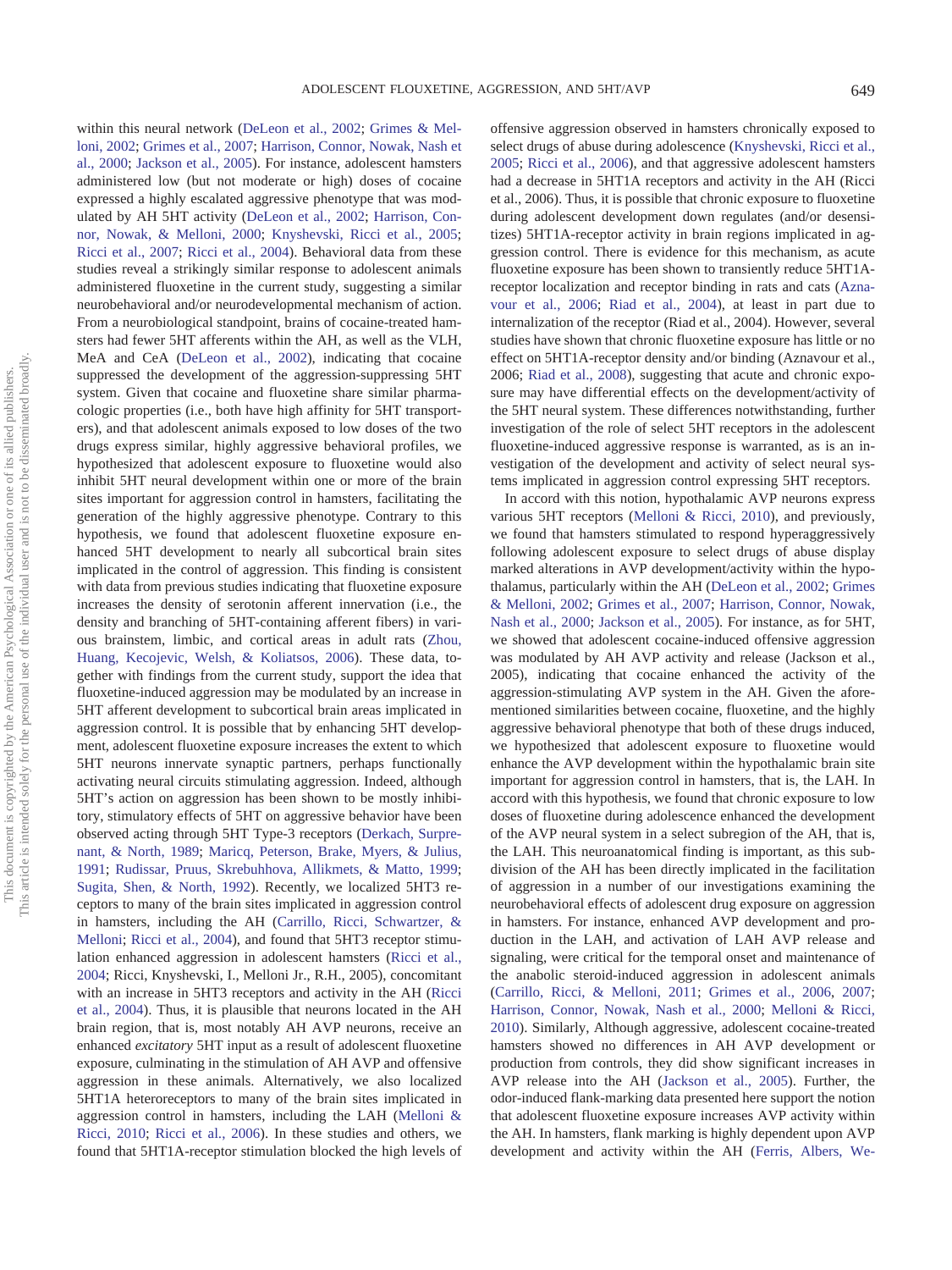solowski, Goldman, & Luman, 1984; Ferris et al., 1996; Ferris, Irvin, Potegal, & Axelson, 1990). The central administration of exogenous AVP to the AH increases flank marking in hamsters that can be reversed by the application of AVP receptor blockers (Ferris et al., 1984; Ferris, Pollock, Albers, & Leeman, 1985). Together, these data suggest that fluoxetine stimulates aggression by increasing the development/activity of the LAH AVP neural system, supporting our earlier assertion that at times of increased AH/LAH AVP tone, animals respond with higher levels of aggression than when levels of AH/LAH AVP are low (Grimes & Melloni, 2006; Grimes et al., 2006, 2007). These data support the hypothesis that the interactions between adolescent fluoxetine exposure and the LAH AVP neural system might underlie fluoxetineinduced aggressive behavior. However, from a neuroanatomical standpoint, it is also particularly interesting that no significant differences in AVP afferent development were observed within the AH proper (i.e., AVP afferents within the dorsal aspects of the AH proper) or the LH (i.e., AVP afferents leading, for the most part, to the posterior pituitary; Mahoney, 1990) in response to chronic adolescent exposure to fluoxetine in these studies. Taken together, these data highlight the potential for a role of enhanced development and activity of a small, select population of centrally projecting AVP neurons into the LAH brain region in adolescent fluoxetine-induced offensive aggression.

In summary, these studies provide the first examination of the effects of repeated fluoxetine administration to adolescents on offensive aggression and the neural systems modulating this behavior. These findings show that repeated administration of low, clinically relevant doses of fluoxetine during adolescence increases aggression and alters the development of the 5HT and AVP systems in a fashion consistent with the aggressive phenotype. Although not all research on the neurobiology of aggression is in agreement, these findings suggest a link between repeated fluoxetine administration, AVP/5HT neural development, and the stimulation of aggression in adolescent animals.

#### **References**

- Ahn, M. S., Yakutis, L., & Frazier, J. A. (2011). Use of antidepressants in children and adolescents. In A. J. Rothschild (Ed.), *The evidence-based guide to antidepressant medications* (pp. 189 –224). Arlington, VA: American Psychiatric Publishing.
- Ansorge, M. S., Morelli, E., & Gingrich, J. A. (2008). Inhibition of serotonin but not norepinephrine transport during development produces delayed, persistent perturbations of emotional behaviors in mice. *The Journal of Neuroscience, 28,* 199 –207. doi:10.1523/JNEUROSCI.3973- 07.2008
- Ansorge, M. S., Zhou, M., Lira, A., Hen, R., & Gingrich, J. A. (2004). Early-life blockade of the 5-HT transporter alters emotional behavior in adult mice. *Science, 306,* 879 – 881. doi:10.1126/science.1101678
- Aznavour, N., Rbah, L., Riad, M., Reilhac, A., Costes, N., Descarries, L., & Zimmer, L. (2006). A PET imaging study of 5-HT(1A) receptors in cat brain after acute and chronic fluoxetine treatment. *Neuroimage, 33,* 834 – 842. doi:10.1016/j.neuroimage.2006.08.012
- Bhansali, P., Dunning, J., Singer, S. E., David, L., & Schmauss, C. (2007). Early life stress alters adult serotonin 2C receptor pre-mRNA editing and expression of the alpha subunit of the heterotrimeric G-protein G q. *Journal of Neuroscience, 27,* 1467–1473. doi:10.1523/JNEUROSCI .4632-06.2007
- Bhatia, S. K., & Bhatia, S. C. (2007). Childhood and adolescent depression. *American Family Physician, 75,* 73– 80.
- Birmaher, B. (1998). Should we use antidepressant medications for children and adolescents with depressive disorders? *Psychopharmacology Bulletin, 34,* 35–39.
- Burghardt, N. S., Sullivan, G. M., McEwen, B. S., Gorman, J. M., & LeDoux, J. E. (2004). The selective serotonin reuptake inhibitor citalopram increases fear after acute treatment but reduces fear with chronic treatment: A comparison with tianeptine. *Biological Psychiatry, 55,* 1171–1178. doi:10.1016/j.biopsych.2004.02.029
- Carrillo, M., Ricci, L. A., Coppersmith, G. A., & Melloni, R. H., Jr. (2009). The effect of increased serotonergic neurotransmission on aggression: A critical meta-analytical review of preclinical studies. *Psychopharmacology, 205,* 349 –368. doi:10.1007/s00213-009-1543-2
- Carrillo, M., Ricci, L. A., & Melloni, R. H. (2011). Glutamate-vasopressin interactions and the neurobiology of anabolic steroid-induced offensive aggression. *Neuroscience, 185,* 85–96. doi:10.1016/j.neuroscience.2011 .03.056
- Carrillo, M., Ricci, L. A., Schwartzer, J. J., & Melloni, R. H. (2010). Immunohistochemical characterization of 5-HT(3A) receptors in the Syrian hamster forebrain. *Brain Research, 1329,* 67– 81. doi:10.1016/j .brainres.2010.02.038
- Cheung, A. H., Dewa, C. S., & Levitt, A. J. (2005). Clinical review of mania, hostility and suicide-related events in children and adolescents treated with antidepressants. *Paediatrics & Child Health*, 10, 457-463.
- Coyle, J. T. (2000). Psychotropic drug use in very young children. *JAMA: Journal of the American Medical Association, 283,* 1059 –1060. doi:10 .1001/jama.283.8.1059
- Coyle, J. T., Pine, D. S., Charney, D. S., Lewis, L., Nemeroff, C. B., Carlson, G. A.,... Hellander, M. (2003). Depression and bipolar support alliance consensus statement on the unmet needs in diagnosis and treatment of mood disorders in children and adolescents. *Journal of the American Academy of Child & Adolescent Psychiatry, 42,* 1494 –1503. doi:10.1097/00004583-200312000-00017
- DeLeon, K. R., Grimes, J. M., Connor, D. F., & Melloni, R. H., Jr. (2002). Adolescent cocaine exposure and offensive aggression: Involvement of serotonin neural signaling and innervation in male Syrian hamsters. *Behavioural Brain Research, 133,* 211–220. doi:10.1016/S0166- 4328(02)00004-9
- Delville, Y., De Vries, G. J., & Ferris, C. F. (2000). Neural connections of the anterior hypothalamus and agonistic behavior in golden hamsters. *Brain, Behavior and Evolution, 55,* 53–76. doi:10.1159/000006642
- Delville, Y., Mansour, K. M., & Ferris, C. F. (1996). Serotonin blocks vasopressin-facilitated offensive aggression: Interactions within the ventrolateral hypothalamus of golden hamsters. *Physiology & Behavior, 59,* 813– 816. doi:10.1016/0031-9384(95)02166-3
- Delville, Y., Melloni, R. H., Jr., & Ferris, C. F. (1998). Behavioral and neurobiological consequences of social subjugation during puberty in golden hamsters. *The Journal of Neuroscience, 18,* 2667–2672.
- Derkach, V., Surprenant, A., & North, R. A. (1989). 5-HT3 receptors are membrane ion channels. *Nature, 339,* 706 –709. doi:10.1038/339706a0
- Dieterlen, F. (1959). Das Verhalten des Syrischen Goldhamsters (Mesocricetus auratus, Waterhouse). *Zeitschrift für Tierpsychologie, 16,* 47–103.
- Drickamer, L. C., & Vandenbergh, J. G. (1973). Predictors of social dominance in the adult female golden hamster. *Animal Behaviour, 21,* 564 –570. doi:10.1016/S0003-3472(73)80017-X
- Edwards, G. J., Inman, W. H., Wilton, L., Pearce, G., & Kubota, K. (1997). Drug safety monitoring of 12692 patients treated with fluoxetine. *Human Psychopharmacology: Clinical and Experimental, 12,* 127–137. doi:10.1002/(SICI)1099-1077(199703/04)12:2<127::AID-HUP848>3 .0.CO;2-Y
- Fava, M., Rosenbaum, J. F., McCarthy, M., Pava, J., Steingard, R., & Bless, E. (1991). Anger attacks in depressed outpatients and their response to fluoxetine. *Psychopharmacology Bulletin, 27,* 275–279.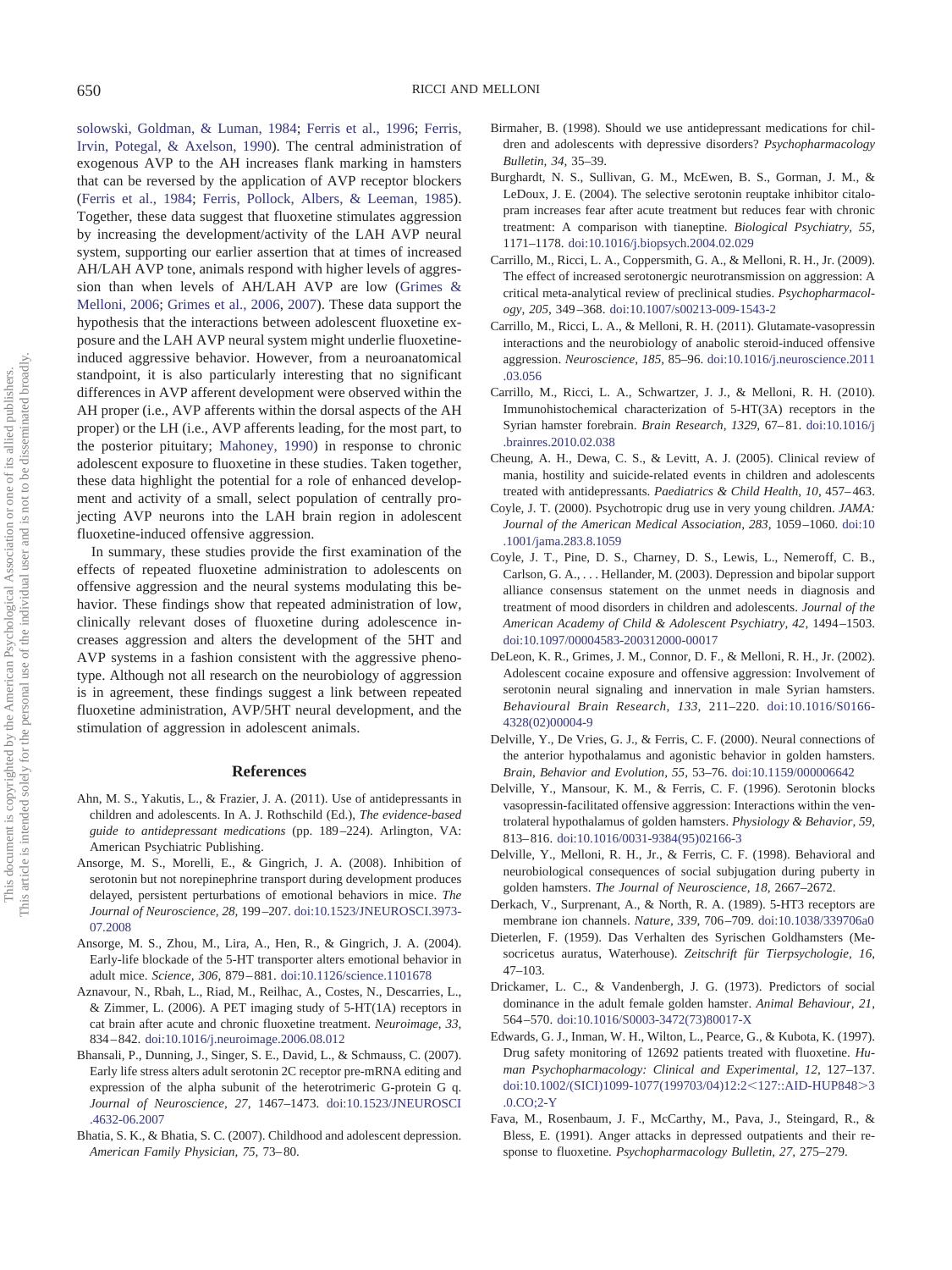- Ferris, C. F., Albers, H. E., Wesolowski, S. M., Goldman, B. D., & Luman, S. E. (1984). Vasopressin injected into the hypothalamus triggers a stereotypic behavior in golden hamsters. *Science, 224,* 521–523. doi: 10.1126/science.6538700
- Ferris, C. F., Axelson, J. F., Martin, A. M., & Roberge, L. F. (1989). Vasopressin immunoreactivity in the anterior hypothalamus is altered during the establishment of dominant/subordinate relationships between hamsters. *Neuroscience, 29,* 675– 683. doi:10.1016/0306- 4522(89)90140-1
- Ferris, C. F., Axelson, J. F., Shinto, L. H., & Albers, H. E. (1987). Scent marking and the maintenance of dominant/subordinate status in male golden hamsters. *Physiology & Behavior, 40,* 661– 664. doi:10.1016/ 0031-9384(87)90114-4
- Ferris, C. F., Delville, Y., Brewer, J. A., Mansour, K., Yules, B., & Melloni, R. H., Jr. (1996). Vasopressin and developmental onset of flank marking behavior in golden hamsters. *Journal of Neurobiology, 30,* 192–204. doi:10.1002/(SICI)1097-4695(199606)30:2<192::AID-NEU23.0.CO;2-0
- Ferris, C. F., Gold, L., De Vries, G. J., & Potegal, M. (1990). Evidence for a functional and anatomical relationship between the lateral septum and the hypothalamus in the control of flank marking behavior in golden hamsters. *Journal of Comparative Neurology, 293, 476-485*. doi: 10.1002/cne.902930310
- Ferris, C. F., Irvin, R. W., Potegal, M., & Axelson, J. F. (1990). Kainic acid lesions of vasopressinergic neurons in the hypothalamus disrupts flank marking behavior in golden hamsters. *Journal of Neuroendocrinology, 2,* 123–129. doi:10.1111/j.1365-2826.1990.tb00841.x
- Ferris, C. F., Melloni, R. H., Jr., Koppel, G., Perry, K. W., Fuller, R. W., & Delville, Y. (1997). Vasopressin/serotonin interactions in the anterior hypothalamus control aggressive behavior in golden hamsters. *The Journal of Neuroscience, 17,* 4331– 4340.
- Ferris, C. F., Pollock, J., Albers, H. E., & Leeman, S. E. (1985). Inhibition of flank-marking behavior in golden hamsters by microinjection of a vasopressin antagonist into the hypothalamus. *Neuroscience Letters, 55,* 239 –243. doi:10.1016/0304-3940(85)90027-8
- Ferris, C. F., Stolberg, T., & Delville, Y. (1999). Serotonin regulation of aggressive behavior in male golden hamsters (*Mesocricetus auratus*). *Behavioral Neuroscience, 113,* 804 – 815. doi:10.1037/0735-7044.113.4 .804
- Festing, M. F. W. (1972). Hamsters. In University Federation for Animal Welfare. (Ed.), *The UFAW handbook of the care and management of laboratory animals* (4th ed., pp. 242–256). Baltimore, MD: Williams and Wilkins.
- Floody, O. R., & Pfaff, D. W. (1977). Aggressive behavior in female hamsters: The hormonal basis for fluctuations in female aggressiveness correlated with estrous state. *Journal of Comparative and Physiological Psychology, 91,* 443– 464. doi:10.1037/h0077341
- Fluoxetine, cognitive– behavioral therapy, and their combination for adolescents with depression: Treatment for Adolescents With Depression Study (TADS) randomized controlled trial. (2004). *JAMA: Journal of the American Medical Association, 292*(7), 807– 820. doi:10.1001/jama .292.7.807
- Grimes, J. M., & Melloni, R. H., Jr. (2002). Serotonin modulates offensive attack in adolescent anabolic steroid-treated hamsters. *Pharmacology, Biochemistry and Behavior, 73,* 713–721. doi:10.1016/S0091- 3057(02)00880-8
- Grimes, J. M., & Melloni, R. H., Jr. (2005). Serotonin 1B receptor activity and expression modulate the aggression-stimulating effects of adolescent anabolic steroid exposure in hamsters. *Behavioral Neuroscience, 119,* 1184 –1194. doi:10.1037/0735-7044.119.5.1184
- Grimes, J. M., & Melloni, R. H., Jr. (2006). Prolonged alterations in the serotonin neural system following the cessation of adolescent anabolicandrogenic steroid exposure in hamsters (*Mesocricetus auratus*). *Behav-*

*ioral Neuroscience, 120,* 1242–1251. doi:10.1037/0735-7044.120.6 .1242

- Grimes, J. M., Ricci, L. A., & Melloni, R. H., Jr. (2003). Glutamic acid decarboxylase (GAD65) immunoreactivity in brains of aggressive, adolescent anabolic steroid-treated hamsters. *Hormones and Behavior, 44,* 271–280. doi:10.1016/S0018-506X(03)00138-7
- Grimes, J. M., Ricci, L. A., & Melloni, R. H, Jr. (2006). Plasticity in anterior hypothalamic vasopressin correlates with aggression during anabolic/androgenic steroid withdrawal. *Behavioral Neuroscience, 120,* 115–124. doi:10.1037/0735-7044.120.1.115
- Grimes, J. M., Ricci, L. A., & Melloni, R. H., Jr. (2007). Alterations in anterior hypothalamic vasopressin, but not serotonin, correlate with the temporal onset of aggressive behavior during adolescent anabolicandrogenic steroid exposure in hamsters. *Behavioral Neuroscience, 121,* 941–948. doi:10.1037/0735-7044.121.5.941
- Hammad, T. A., Laughren, T., & Racoosin, J. (2006). Suicidality in pediatric patients treated with antidepressant drugs. *Archives of General Psychiatry, 63,* 332–339. doi:10.1001/archpsyc.63.3.332
- Harrison, R. J., Connor, D. F., Nowak, C., & Melloni, R. H., Jr. (2000). Chronic low-dose cocaine treatment during adolescence facilitates aggression in hamsters. *Physiology & Behavior, 69,* 555–562. doi:10.1016/ S0031-9384(00)00220-1
- Harrison, R. J., Connor, D. F., Nowak, C., Nash, K., & Melloni, R. H., Jr. (2000). Chronic anabolic-androgenic steroid treatment during adolescence increases anterior hypothalamic vasopressin and aggression in intact hamsters. *Psychoneuroendocrinology, 25*(4), 317–338. doi: 10.1016/S0306-4530(99)00057-8
- Homberg, J. R., Schiepers, O. J., Schoffelmeer, A. N., Cuppen, E., & Vanderschuren, L. J. (2007). Acute and constitutive increases in central serotonin levels reduce social play behaviour in periadolescent rats. *Psychopharmacology, 195,* 175–182. doi:10.1007/s00213-007-0895-8
- Iñiguez, S. D., Warren, B. L., & Bolanos-Guzman, C. A. (2010). Short- and long-term functional consequences of fluoxetine exposure during adolescence in male rats. *Biological Psychiatry, 67,* 1057–1066. doi: 10.1016/j.biopsych.2009.12.033
- Inman, W., Kubota, K., Pearce, G., & Wilton, L. (1993). PEM Report Number 6: Paroxetine. *Pharmacoepidemiology & Drug Safety, 2,* 393– 422. doi:10.1002/pds.2630020409
- Jackson, D., Burns, R., Trksak, G., Simeone, B., DeLeon, K. R., Connor, D. F., . . . Melloni, R. H., Jr. (2005). Anterior hypothalamic vasopressin modulates the aggression-stimulating effects of adolescent cocaine exposure in Syrian hamsters. *Neuroscience, 133,* 635– 646. doi:10.1016/j .neuroscience.2005.02.047
- Johnston, R. E. (1975). Scent marking by male golden hamsters (*Mesocricetus auratus*): I. Effects of odors and social encounters. *Zeitschrift für Tierpsychologie, 37,* 75–98. doi:10.1111/j.1439-0310.1975 .tb01128.x
- Knyshevski, I., Connor, D. F., Harrison, R. J., Ricci, L. A., & Melloni, R. H., Jr. (2005). Persistent activation of select forebrain regions in aggressive, adolescent cocaine-treated hamsters. *Behavioural Brain Research, 159,* 277–286. doi:10.1016/j.bbr.2004.11.027
- Knyshevski, I., Ricci, L. A., McCann, T. E., & Melloni, R. H., Jr. (2005). Serotonin Type-1A receptors modulate adolescent, cocaine-induced offensive aggression in hamsters. *Physiology & Behavior, 85,* 167–176. doi:10.1016/j.physbeh.2005.03.020
- Kratochvil, C. J., Vitiello, B., Walkup, J., Emslie, G., Waslick, B. D., Weller, E. B., . . . March, J. S. (2006). Selective serotonin reuptake inhibitors in pediatric depression: Is the balance between benefits and risks favorable? *Journal of Child and Adolescent Psychopharmacology, 16,* 11–24. doi:10.1089/cap.2006.16.11
- LaRoche, R. B., & Morgan, R. E. (2007). Adolescent fluoxetine exposure produces enduring, sex-specific alterations of visual discrimination and attention in rats. *Neurotoxicology and Teratology, 29,* 96 –107. doi: 10.1016/j.ntt.2006.11.008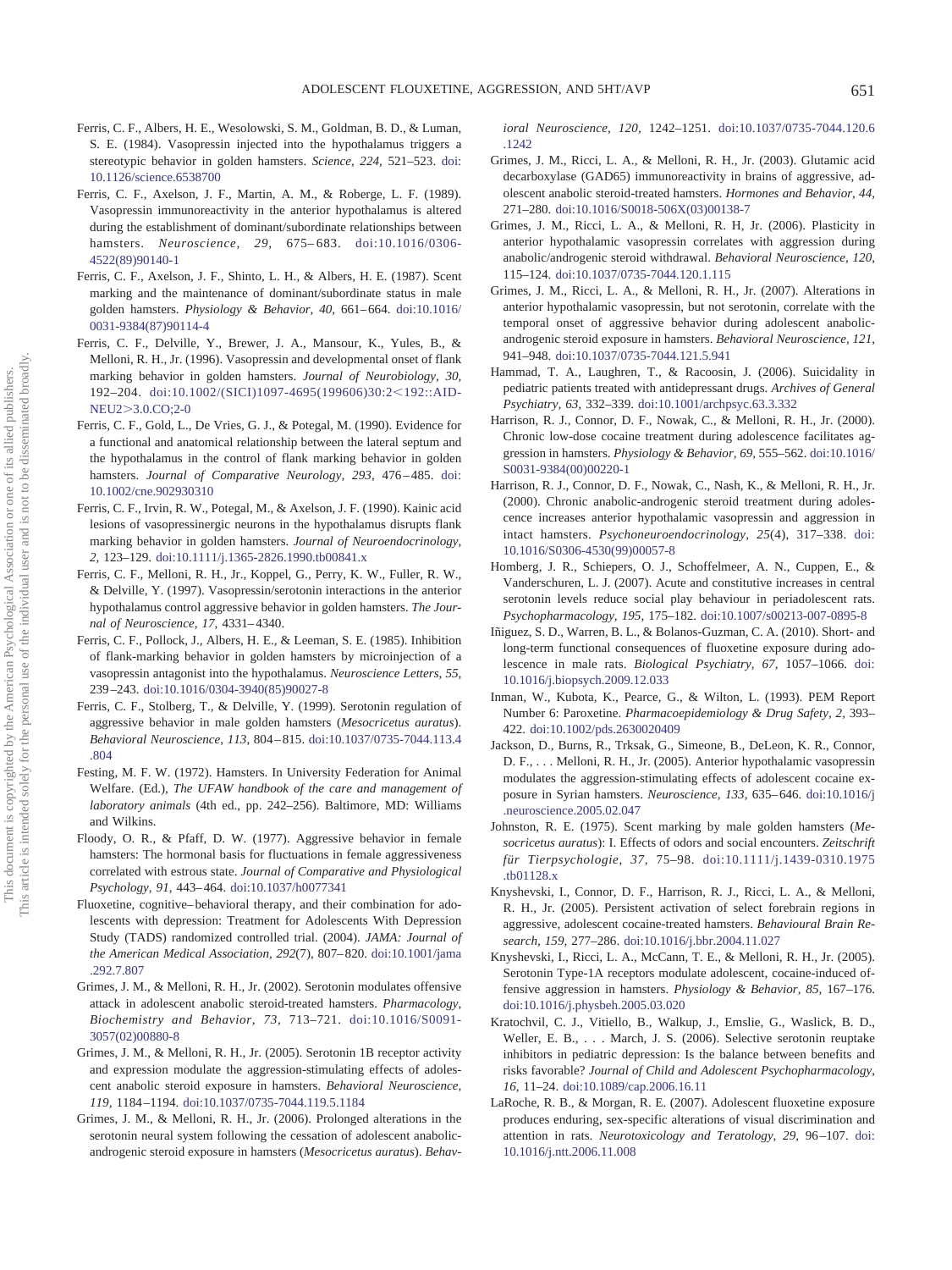- Lerwill, C. J., & Makings, P. (1971). The agonistic behavior of the golden hamster. *Animal Behaviour, 19,* 714 –721. doi:10.1016/S0003- 3472(71)80175-6
- Lynn, S. E., Egar, J. M., Walker, B. G., Sperry, T. S., & Ramenofsky, M. (2007). Fish on Prozac: A simple, noninvasive physiology laboratory investigating the mechanisms of aggressive behavior in Betta splendens. *Advances in Physiology Education, 31,* 358 –363. doi:10.1152/advan .00024.2007
- Maciag, D., Simpson, K. L., Coppinger, D., Lu, Y., Wang, Y., Lin, R. C., & Paul, I. A. (2006). Neonatal antidepressant exposure has lasting effects on behavior and serotonin circuitry. *Neuropsychopharmacology, 31,* 47–57.
- Mahoney, P. D., Koh, E. T., Irvin, R. W., & Ferris, C. F. (1990). Computeraided mapping of vasopressin neurons in the hypothalamus of the male golden hamster: Evidence of magnocellular neurons that do not project to the neurohypophysis. *Journal of Neuroendocrinology, 2,* 113–122. doi:10.1111/j.1365-2826.1990.tb00840.x
- Maricq, A. V., Peterson, A. S., Brake, A. J., Myers, R. M., & Julius, D. (1991). Primary structure and functional expression of the 5HT3 receptor, a serotonin-gated ion channel. *Science, 254,* 432– 437. doi:10.1126/ science.1718042
- McDonald, M. D., Gonzalez, A., & Sloman, K. A. (2011). Higher levels of aggression are observed in socially dominant toadfish treated with the selective serotonin reuptake inhibitor, fluoxetine. *Comparative Biochemistry and Physiology: Part C. Toxicology & Pharmacology, 153,* 107–112. doi:10.1016/j.cbpc.2010.09.006
- Melloni, R. H., Jr., & Ricci, L. A. (2010). Adolescent exposure to anabolic/ androgenic steroids and the neurobiology of offensive aggression: A hypothalamic neural model based on findings in pubertal Syrian hamsters. *Hormones and Behavior, 58,* 177–191. doi:10.1016/j.yhbeh.2009 .11.002
- Miller, L. L., Whitsett, J. M., Vandenbergh, J. G., & Colby, D. R. (1977). Physical and behavioral aspects of sexual maturation in male golden hamsters. *Journal of Comparative and Physiological Psychology: Part A. Sensory, Neural, and Behavioral Physiology, 91,* 245–259. doi: 10.1037/h0077315
- Moore, T. J., Glenmullen, J., & Furberg, C. D. (2010). Prescription drugs associated with reports of violence towards others. *PLoS One, 5,* e15337. doi:10.1371/journal.pone.0015337
- Norcross, M., Mathur, P., Enoch, A. J., Karlsson, R. M., Brigman, J. L., Cameron, H. A.,... Holmes, A. (2008). Effects of adolescent fluoxetine treatment on fear-, anxiety-, or stress-related behaviors in C57BL/6J or BALB/cJ mice. *Psychopharmacology, 200,* 413– 424. doi:10.1007/ s00213-008-1215-7
- Oh, J. E., Zupan, B., Gross, S., & Toth, M. (2009). Paradoxical anxiogenic response of juvenile mice to fluoxetine. *Neuropsychopharmacology, 34,* 2197–2207. doi:10.1038/npp.2009.47
- Pellis, S. M., & Pellis, V. C. (1988a). Identification of the possible origin of the body targets that differentiate play fighting from serious fighting in Syrian golden hamsters (*Mesocricetus auratus*). *Aggressive Behavior,* 14, 437-449. doi:10.1002/1098-2337(1988)14:6<437::AID-AB2480140605>3.0.CO;2-Q
- Pellis, S. M., & Pellis, V. C. (1988b). Play-fighting in the Syrian golden hamster, *Mesocricetus auratus* Waterhouse, and its relationship to serious fighting during postweaning development. *Developmental Psychobiology, 21,* 323–337. doi:10.1002/dev.420210404
- Pinna, G. (2010). In a mouse model relevant for post-traumatic stress disorder, selective brain steroidogenic stimulants (SBSS) improve behavioral deficits by normalizing allopregnanolone biosynthesis. *Behavioural Pharmacology, 21,* 438 – 450. doi:10.1097/FBP.0b013e32833d8ba0
- Pinna, G., Costa, E., & Guidotti, A. (2005). Changes in brain testosterone and allopregnanolone biosynthesis elicit aggressive behavior. *PNAS: Proceedings of the National Academy of Sciences of the United States of America, 102,* 2135–2140. doi:10.1073/pnas.0409643102
- Popa, D., Lena, C., Alexandre, C., & Adrien, J. (2008). Lasting syndrome of depression produced by reduction in serotonin uptake during postnatal development: Evidence from sleep, stress, and behavior. *The Journal of Neuroscience, 28,* 3546 –3554. doi:10.1523/JNEUROSCI.4006-07.2008
- Raap, D. K., & Van De Kar, L. D. (1999). Selective serotonin uptake inhibitors and neurendocrine function. *Life Sciences, 65,* 1217–1235. doi:10.1016/S0024-3205(99)00169-1
- Riad, M., Rbah, L., Verdurand, M., Aznavour, N., Zimmer, L., & Descarries, L. (2008). Unchanged density of 5-HT(1A) autoreceptors on the plasma membrane of nucleus raphe dorsalis neurons in rats chronically treated with fluoxetine. *Neuroscience, 151,* 692–700. doi:10.1016/j .neuroscience.2007.11.024
- Riad, M., Zimmer, L., Rbah, L., Watkins, K. C., Hamon, M., & Descarries, L. (2004). Acute treatment with the antidepressant fluoxetine internalizes  $5-HT<sub>1A</sub>$ autoreceptors and reduces the in vivo binding of the PET radioligand [18F]MPPF in the nucleus raphe dorsalis of rat. *Journal of Neuroscience, 24,* 5420 –5426. doi:10.1523/JNEUROSCI.0950-04.2004
- Ricci, L. A., Connor, D. F., Morrison, R., & Melloni, R. H., Jr. (2007). Risperidone exerts potent anti-aggressive effects in a developmentally immature animal model of escalated aggression. *Biological Psychiatry, 62,* 218 –225. doi:10.1016/j.biopsych.2006.08.052
- Ricci, L. A., Grimes, J. M., & Melloni, R. H., Jr. (2004). Serotonin Type-3 receptors modulate the aggression-stimulating effects of adolescent cocaine exposure. *Behavioral Neuroscience, 118,* 1097–1110. doi: 10.1037/0735-7044.118.5.1097
- Ricci, L. A., Knyshevski, I., & Melloni, R. H., Jr. (2005). Serotonin Type-3 receptors stimulate offensive aggression in Syrian hamsters. *Behavioural Brain Research, 156,* 19 –29. doi:10.1016/j.bbr.2004.05.003
- Ricci, L. A., Rasakham, S., Grimes, J. M., & Melloni, R. H., Jr. (2006). Serotonin 1A-receptor activity and expression modulate adolescent anabolic/androgenic steroid-induced aggression in hamsters. *Pharmacology, Biochemistry and Behavior, 85,* 1–11. doi:10.1016/j.pbb.2006.06 .022
- Rudissar, R., Pruus, K., Skrebuhhova, T., Allikmets, L., & Matto, V. (1999). Modulatory role of 5-HT3 receptors in mediation of apomorphine-induced aggressive behaviour in male rats. *Behavioural Brain Research, 106,* 91–96. doi:10.1016/S0166-4328(99)00095-9
- Safer, D. J. (2006). Should selective serotonin reuptake inhibitors be prescribed for children with major depressive and anxiety disorders? *Pediatrics, 118,* 1248 –1251. doi:10.1542/peds.2006-0215
- Schoenfeld, T. A., & Leonard, C. M. (1985). Behavioral development in the Syrian golden hamster. In H. I. Siegel (Ed.), *The hamster: Reproduction and behavior* (pp. 289 –321). New York, NY: Plenum Press.
- Schwartzer, J. J., Ricci, L. A., & Melloni, R. H., Jr. (In press). Prior fighting experience alters fighting ability in Syrian hamsters: Implications for a role of dopamine in the establishment of dominance. *Behavioural Brain Research*.
- Stang, J., & Story, M. (2005). Adolescent growth and development. In J. Stang & M. Story (Eds.), *Guidelines for adolescent nutritional services* (pp. 1– 8). Minneapolis, MN: University of Minnesota.
- SDI Vector One. (2011). 2010 top 200 generic drugs by total prescriptions, national. *Drug Topics: Voice of the Pharmacist, June,* 1–3.
- Sugita, S., Shen, K. Z., & North, R. A. (1992). 5-hydroxytryptamine is a fast excitatory transmitter at 5-HT3 receptors in rat amygdala. *Neuron, 8,* 199 –203. doi:10.1016/0896-6273(92)90121-S
- Tanner, J. M. (1962). *Growth at adolescence* (2nd ed.). Oxford, UK: Blackwell Scientific Publications.
- Tanner, J. M. (1969). Growth and endrocrinology in the adolescent. In L. Gardner (Ed.), *Endocrine and genetic diseases of childhood* (pp. 14 – 60). Philadelphia, PA: Saunders.
- Taravosh-Lahn, K., Bastida, C., & Delville, Y. (2006). Differential responsiveness to fluoxetine during puberty. *Behavioral Neuroscience, 120,* 1084 –1092. doi:10.1037/0735-7044.120.5.1084